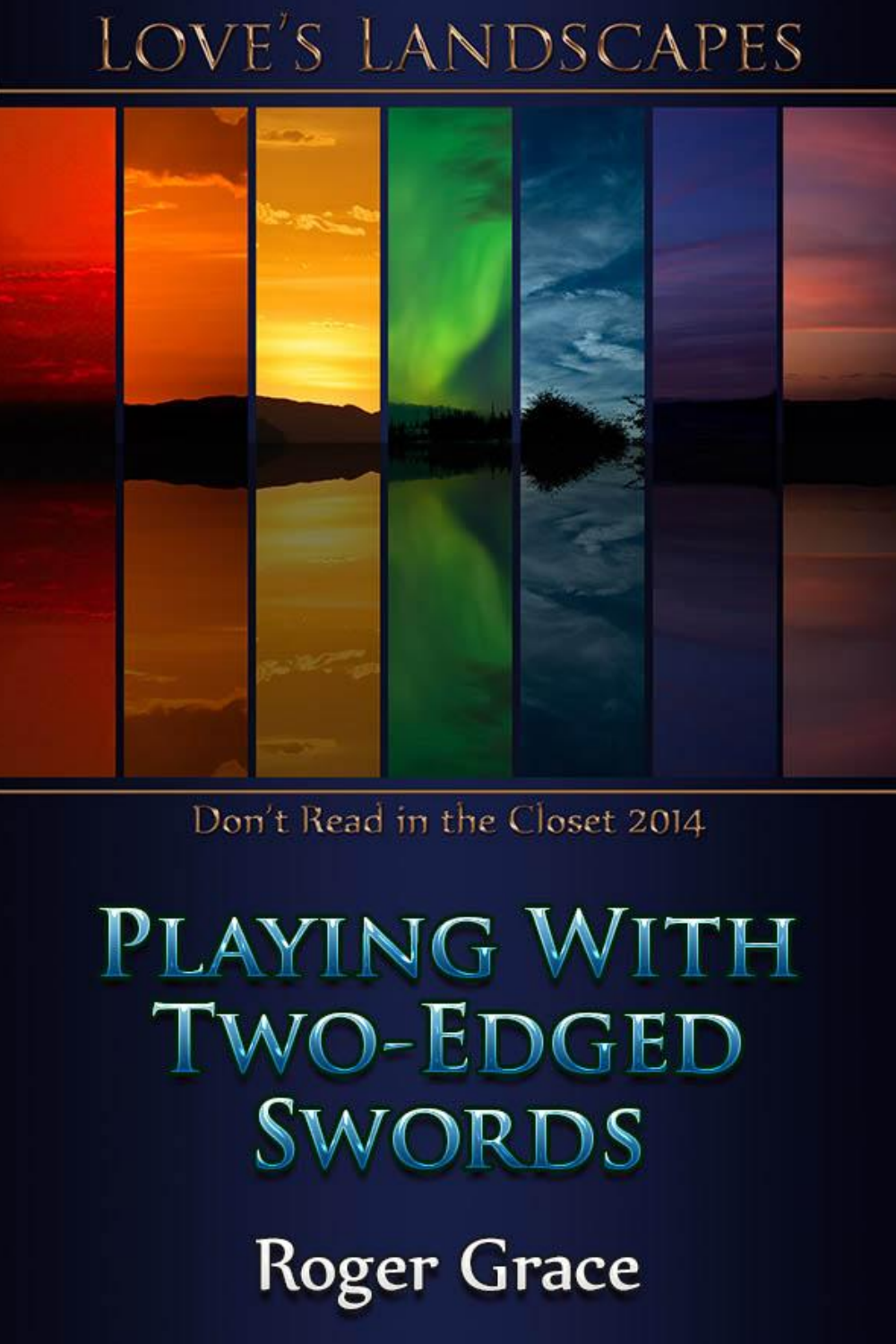# **Table of Contents**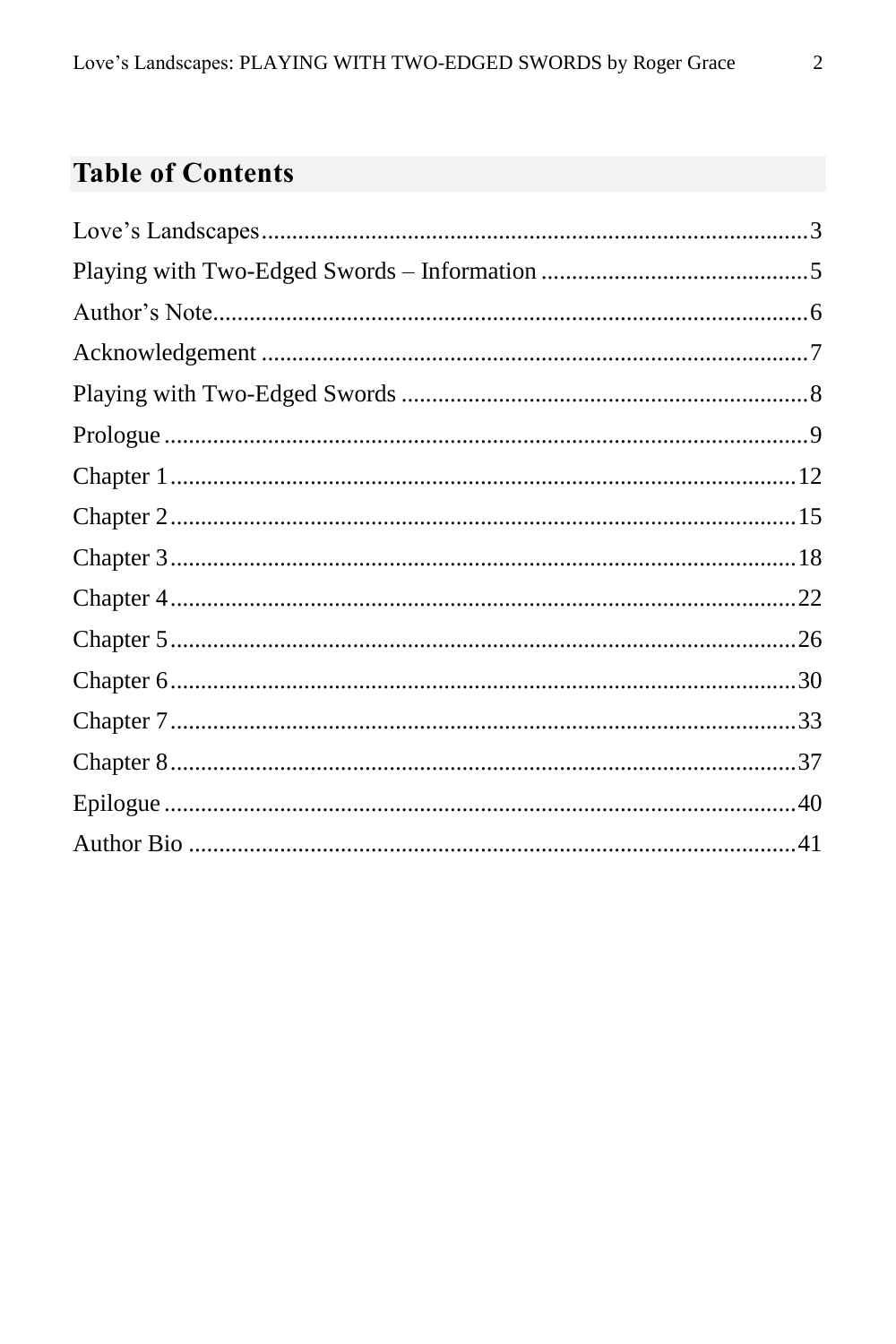# <span id="page-2-0"></span>**Love's Landscapes**

*An M/M Romance series*

# **PLAYING WITH TWO-EDGED SWORDS By Roger Grace**

#### **Introduction**

The story you are about to read celebrates love, sex and romance between men. It is a product of the *Love's Landscapes* promotion sponsored by the *Goodreads M/M Romance Group* and is published as a gift to you.

# **What Is Love's Landscapes?**

The *Goodreads M/M Romance Group* invited members to choose a photo and pen a letter asking for a short M/M romance story inspired by the image; authors from the group were encouraged to select a letter and write an original tale. The result was an outpouring of creativity that shone a spotlight on the special bond between M/M romance writers and the people who love what these authors do.

A written description of the image that inspired this story is provided along with the original request letter. If you'd like to view the photo, please feel free to join the [Goodreads M/M Romance Group](http://www.goodreads.com/group/show/20149-m-m-romance) and visit the discussion section: *Love's Landscapes*.

No matter if you are a long-time devotee to M/M Romance, just new to the genre or fall somewhere in between, you are in for a delicious treat.

#### **Words of Caution**

This story may contain sexually explicit content and is **intended for adult readers.** It may contain content that is disagreeable or distressing to some readers. The *M/M Romance Group* strongly recommends that each reader review the General Information section before each story for story tags as well as for content warnings.

This story is a work of fiction. Names, characters, places and incidents are the products of the author's imagination or are used fictitiously. Any resemblance to actual events, locales, or persons, living or dead, is entirely coincidental.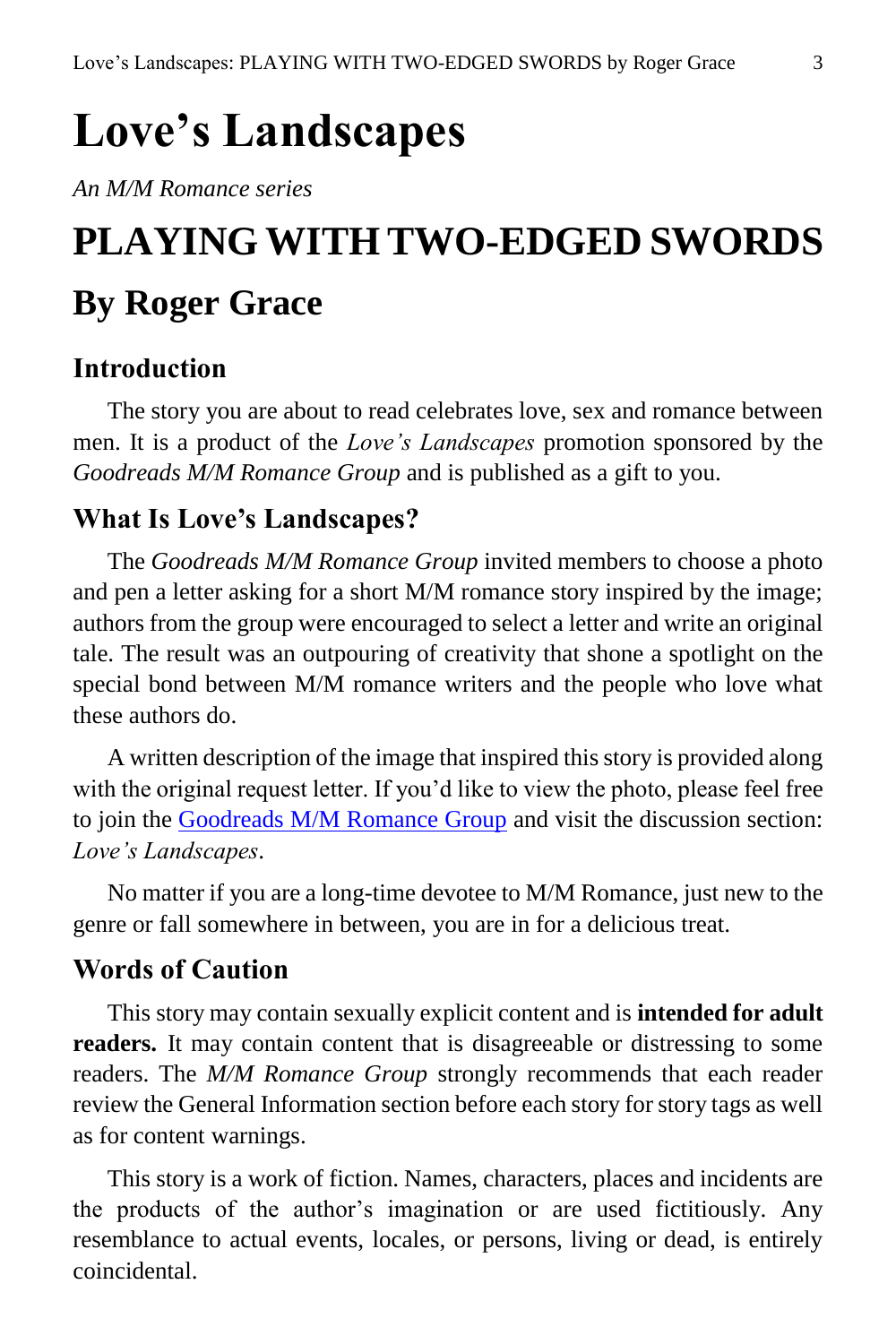All rights reserved worldwide.

This eBook may be distributed freely in its entirety courtesy of the Goodreads M/M Romance Group. This eBook may not be sold, manipulated or reproduced in any format without the express written permission of the author.

# Playing with Two-Edged Swords, Copyright © 2014 Roger **Grace**

Cover Design by Goodreads M/M Romance Group Cover Photographs from Stock.XCHNG and Public Domain Pictures.net [Tower-60,](http://www.publicdomainpictures.net/view-image.php?image=20138&picture=tower-60) [Arizona Sunrise.](http://www.publicdomainpictures.net/view-image.php?image=24129&picture=arizona-sunrise) [Sunrise 6-24-12 I](http://www.publicdomainpictures.net/view-image.php?image=23315&picture=sunrise-6-24-12-i) [Northern Lights over Northern Canada](http://www.sxc.hu/photo/1174630) by [dyet](http://www.sxc.hu/profile/dyet) [Spooky Sunset,](http://www.publicdomainpictures.net/view-image.php?image=26126&picture=spooky-sunset) [Arizona Sunrise,](http://www.publicdomainpictures.net/view-image.php?image=71234&picture=arizona-sunrise) [Arizona Sunrise](http://www.publicdomainpictures.net/view-image.php?image=24127&picture=arizona-sunrise)

This ebook is published by the *M/M Romance Group* and is not directly endorsed by or affiliated with Goodreads Inc.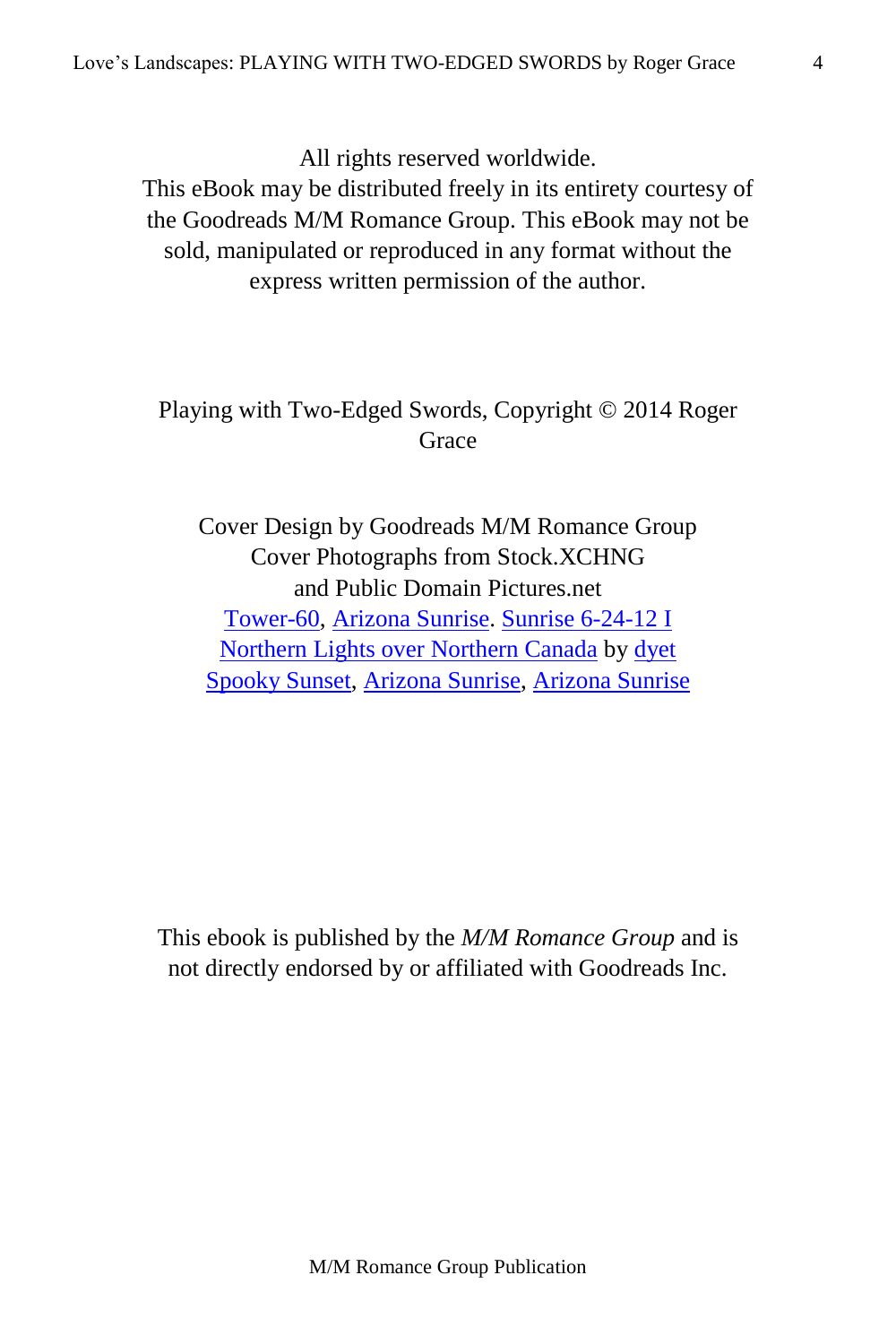# <span id="page-4-0"></span>**PLAYING WITH TWO-EDGED SWORDS By Roger Grace**

# **Photo Description**

Two young adult males in Victorian era clothing lean against each other on a wall. At least one is wearing a sword, and he appears to have Latin blood. There seems to be an attraction between the two men in the picture.

# **Story Letter**

# *Dear Author,*

*We find our moments when we can, though they are few and far between. We mask attraction in enmity as we play this dangerous game. But have we played too long? The line has blurred and tempers flare. We grow impatient with the world we live in. Can we reclaim the knife-edged balance we once relied upon, or will we stumble, fall, and either destroy each other or out ourselves and lose everything?*

*Sincerely,*

*Wart*

# **Story Info**

**Genre:** alternate history, fantasy

**Tags:** mage/sorcerers, aristocracy, spies, students, first time, adventure

**Word Count:** 11,370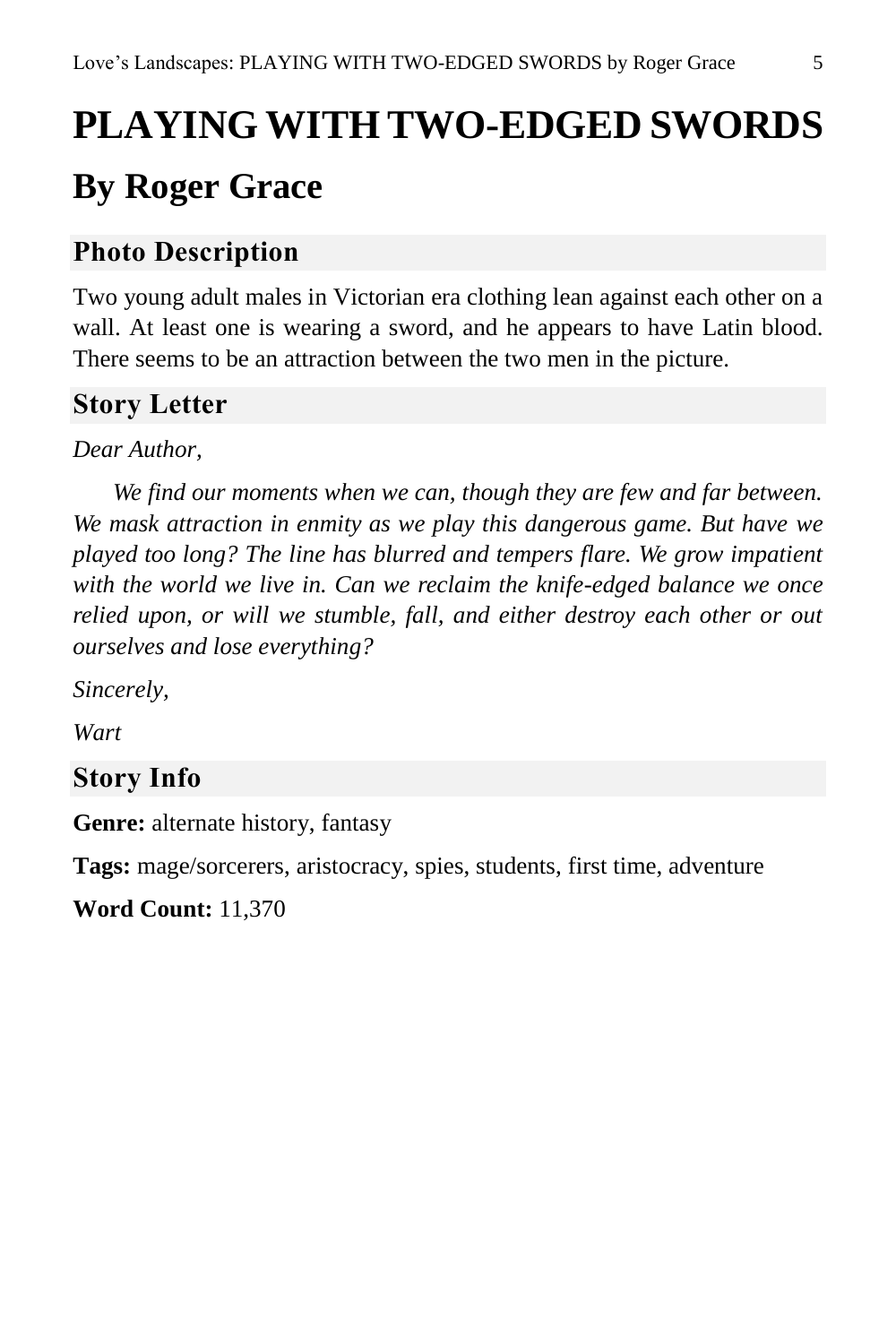#### *Author's Note*

<span id="page-5-0"></span>This story is set in an alternate Victorian era London where magic adds some convenience that earth prime didn't have during that time. While I tried to keep as much as possible with the time, magic changes mindsets and, while homosexuality is still condemned, there is a small minority of about fifteen percent who hold a more enlightened view on it, mainly those who practice magic.

The magic in this story is based on elemental affinity. It takes the elemental nature from the Furies of Calderon by Jim Butcher and Elemental Assassin by Jennifer Estep. The practitioners of magic usually have only one major affinity and a couple of lesser affinities. Rarer are those with two major affinities and rarer still is three major affinities. Fire Affinity, like Rafael has, favor offensive attacks and speed in the sword work, while the Ice, Water, and Earth Affinities of Michael favor a strong and calm defense, wearing down the opponent in the sword work.

As two virgins before they met, it is relatively safe for them to not use condoms as STDs wouldn't be a problem for them. The story is also set in a time before AIDS. So, please, when having sex, protect yourselves.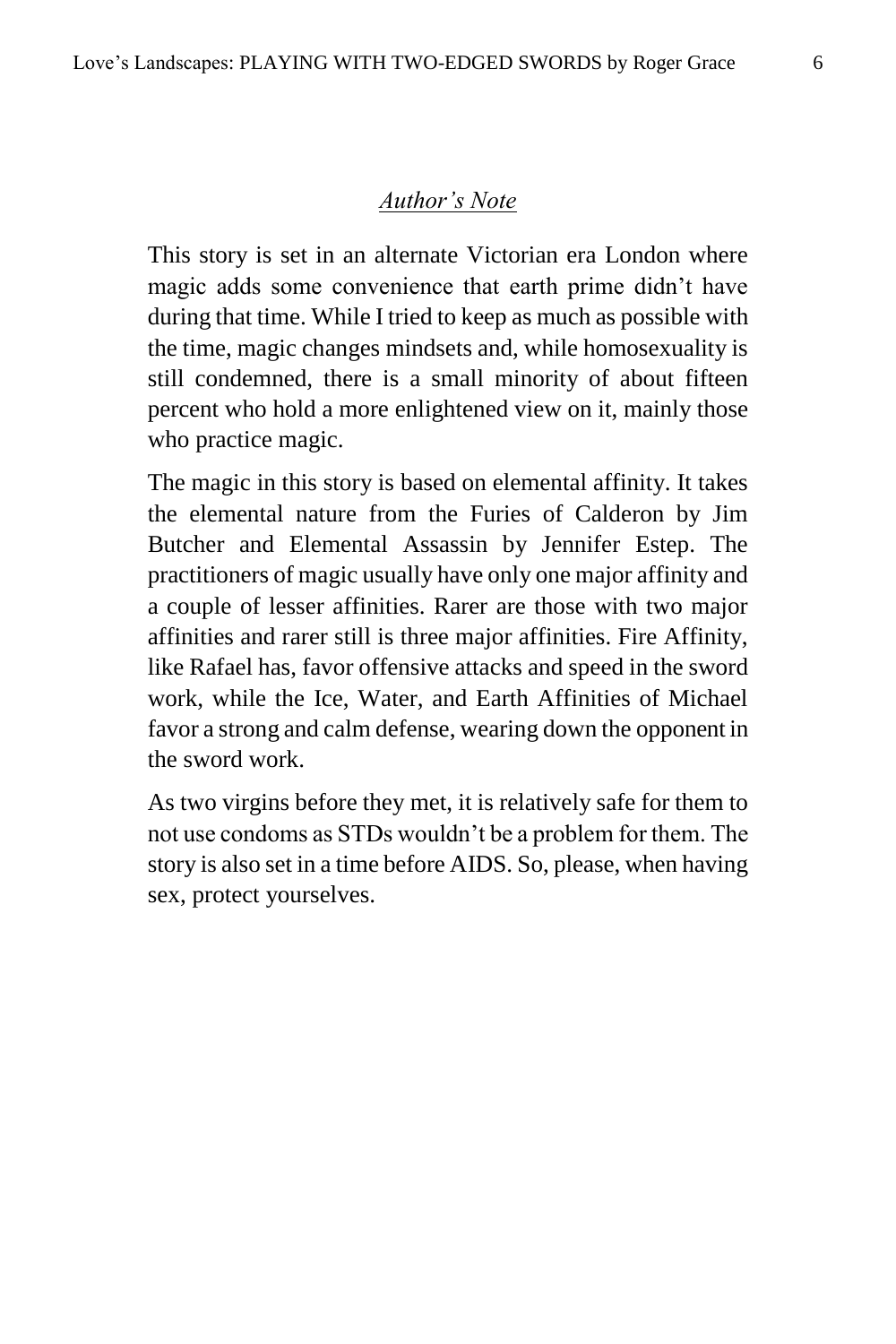#### *Acknowledgements*

<span id="page-6-0"></span>I would like to thank Wart Hill for providing a great prompt that caught my eye and called to me to write this story. I also would like to thank the M/M Romance Group at Goodreads for hosting this event and supporting the creation of these stories of which I am honored to include my first story to be published. The support group for the Love's Landscape event was a forum that I could go to for encouragement and support when I needed it. I also have to thank my family and my church for all the emotional and other support provided to me by them. I also couldn't have done this without the help of an old friend, Kevin (aka Kysen1), who beta read the entire story and provided helpful suggestions, some of which I implemented. All that is good in the story is with the help of the people mentioned; the errors are only mine. The family reacting so well is in honor of my family, who accepted me as I am when I finally came out.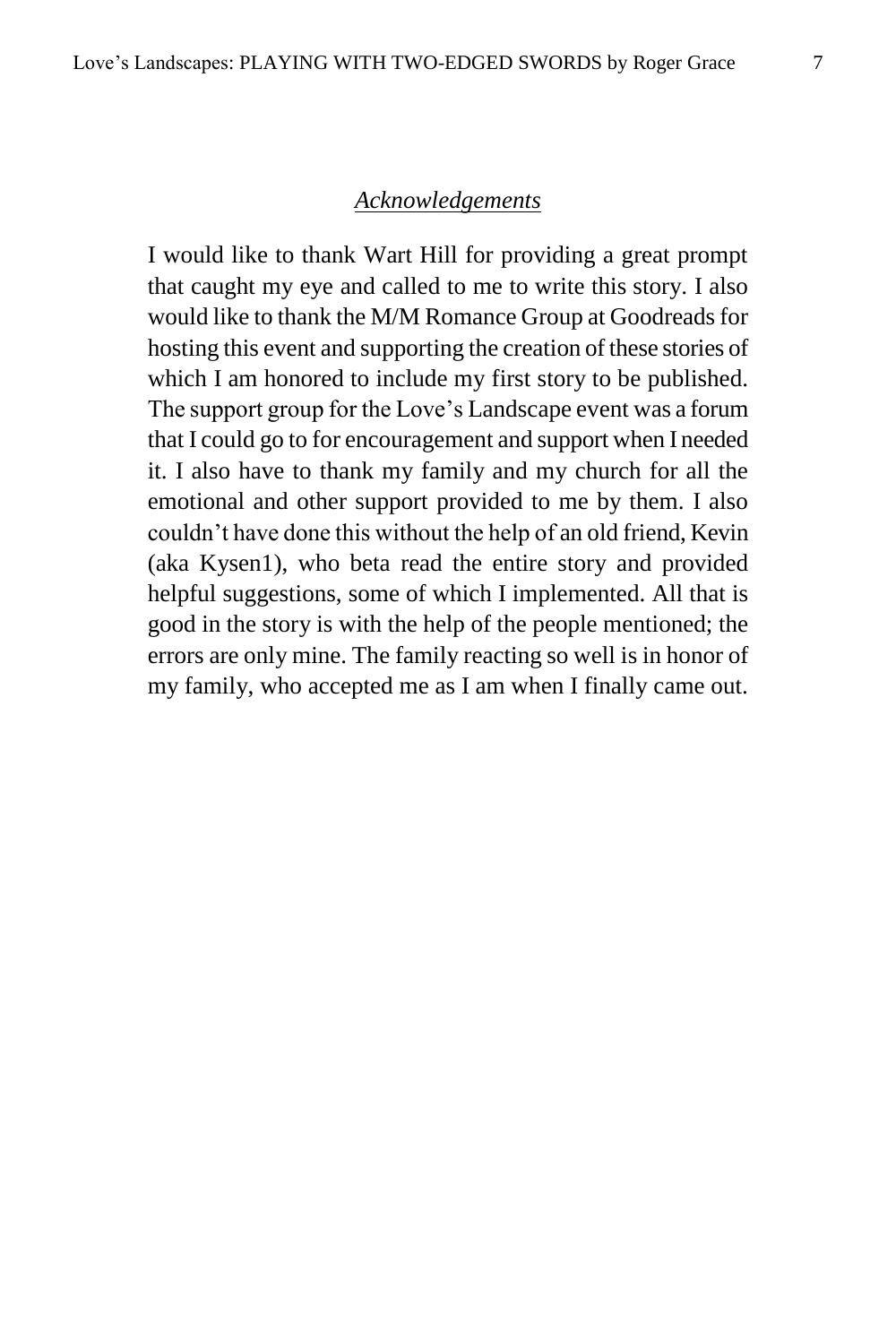# <span id="page-7-0"></span>**PLAYING WITH TWO-EDGED SWORDS By Roger Grace**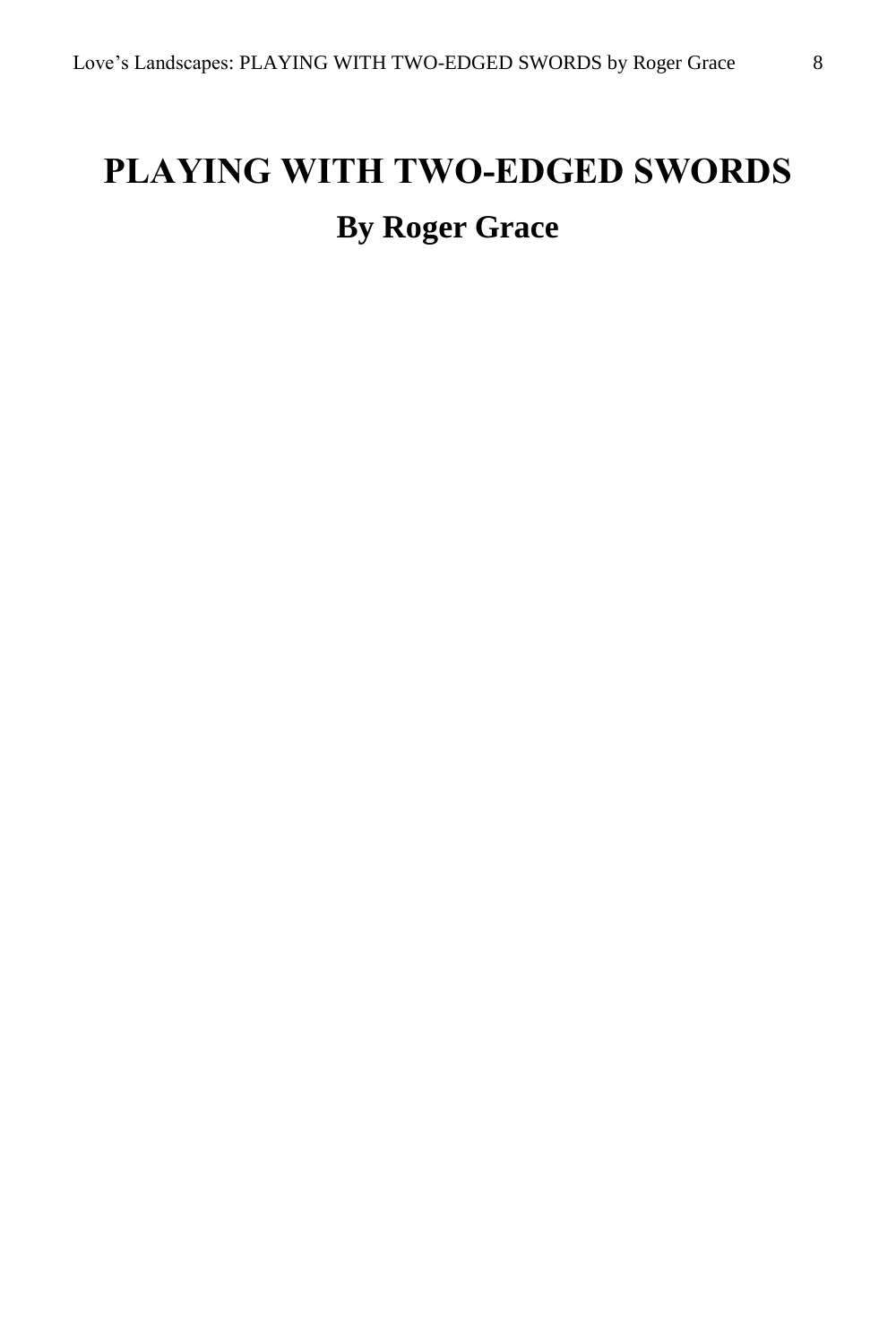### **Prologue**

<span id="page-8-0"></span>Rafael and Michael were on a hike during the Annual Winter Excursion from their school. They were off alone on this hike, by Ullswater Lake in the Lake District. Scanning the horizon, they were startled by the growing cloud cover. The clouds were thick and dark gray, and the wind was howling its fury.

"Looks like a big storm approaching quickly!" Michael whispered his eyes going wide as he started to breathe heavier.

Rafael asked, "Think we can make it to shelter before it hits?"

"No!" Sudden and decisive, Michael looked for anything he could use to rig a temporary shelter. Upon seeing a slight rise in the land, he moved towards it, hoping to get out of the wind.

Rafael said, "I can keep a fire going," as he followed behind Michael.

Against the slight rise, Michael used his Earth Affinity to scoop out a small tunnel. "In here, now!" After Rafael entered, Michael used his Ice Affinity to block off most of the entrance. "Let us head towards the back, where you can get a fire going and not melt the covering blocking most of the wind."

Just as the fire got started, the boys heard their teacher, an Air Affinity master, in their heads. *"Where are you? This storm is going to be bad."*

Michael responded, knowing the teacher would hear. *"I created a cave in a rise of land by Ullswater Lake. Rafael made a fire and we are hunkered down."*

"Stay there and we will get you after the storm is done!"

As the storm intensified, the cave got colder and the fire couldn't keep them warm. As it got closer to night-time, knowing they could not remain awake all night, Rafael and Michael planned what to do.

"We have our packs with the cold-weather sleeping bags. If we join them together we can share our body heat and keep warm," Rafael suggested.

"That is probably our best option."

They climbed into the bags as they settled in for the night. Both in their smallclothes, they huddled together for warmth.

Face to face, breathing on each other, they moved even closer, rubbing each other's bodies. Their lips met. The kiss was short, and both jerked back. Even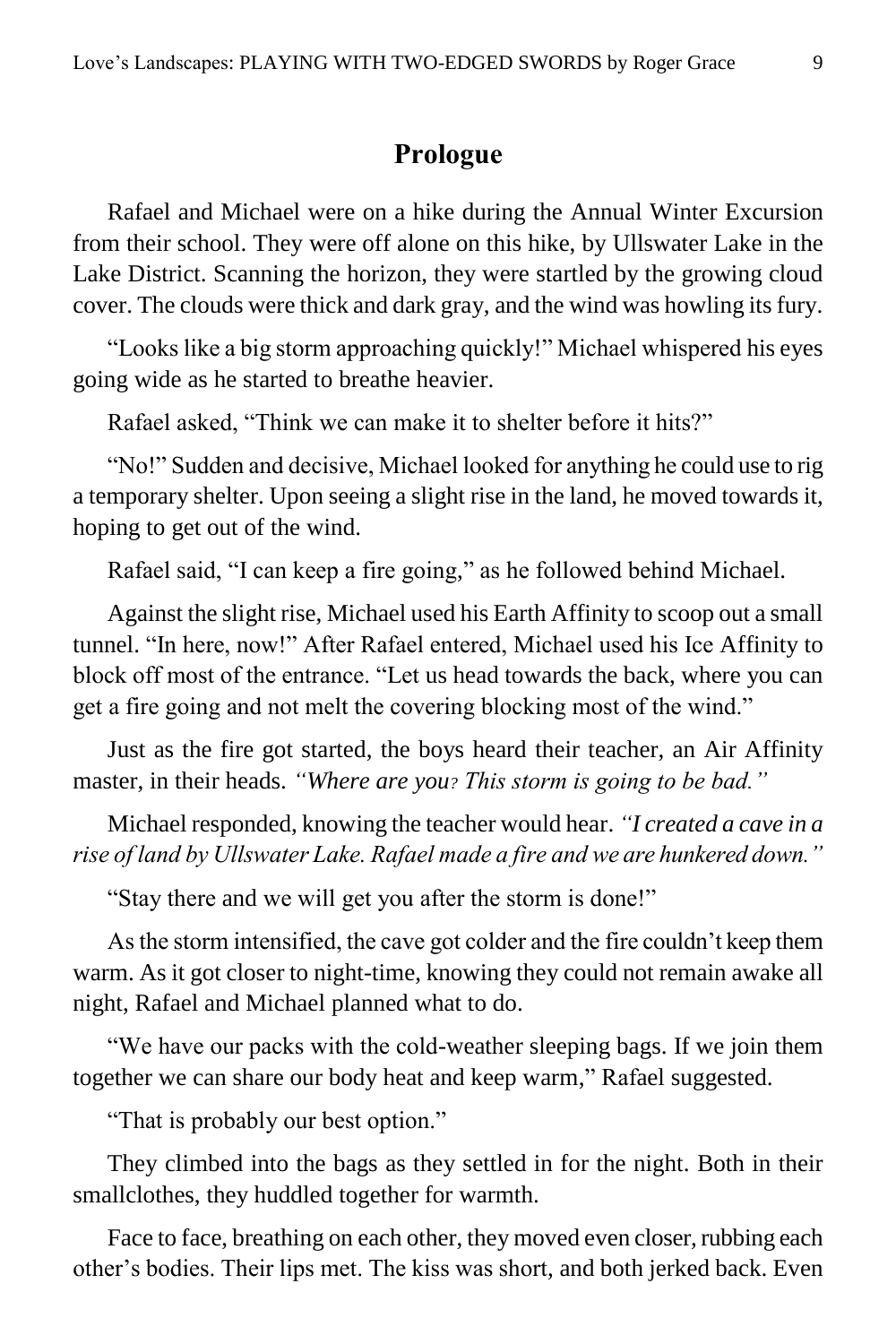that slight contact was sending impulses down their bodies and hardening their eighteen-year-old cocks.

"We cannot do this!" Rafael exclaimed, as he remembered his mother's strict views on anything related to sex.

"No one needs to know what we did while staying warm. Did it feel good?" Michael asked with a grin, as he leaned closer and kissed Rafael again.

"Mike, stop. I do not want to go to hell."

"Rafe, we will not go to hell for this. I know your mother was Catholic and instilled her views in you, but the Lord commands us to love as we are created to. And as we got aroused from a little kiss, I would say we are created for this."

"Just hold me, Mike. Let us stay warm and not fight about this."

"I will, just do not pull away. Anything that happens will be because we both want it to."

Cuddled together, they fell asleep.

Michael woke up to their hard cocks bumping into each other through the smallclothes, and Rafael's lips nibbling on his ear. "I cannot resist anymore. Let us kiss and do whatever we need to do to stay close and warm."

Mike hesitated. "Are you sure?"

"Yes." This came out as a breathless sigh.

Michael and Rafael turned their faces towards each other and let their lips slowly meet as they adjusted so that their noses wouldn't get in the way. The kisses grew in length and intensity. Their hands were all over, stroking and grabbing wherever they could. They reached down and removed their smallclothes so their cocks could be free and touch without a barrier. Rafael tweaked on Michael's hard nipples, and Michael sucked in his breath and released a groan as his body reacted to the teasing fingers.

Michael's left hand encircled Rafael's hard, throbbing dick, lined it up with his own and moved his hand up and down both hard cocks. He kept jerking their cocks until they both came with a passion and fury that neither had ever experienced before. They stayed embraced until they both passed out, spent from their passion and long day.

The next morning, they woke to hear people calling their names. The voices were still a distance away, but closing in. They quickly dressed, and knew instinctively that they would not admit what happened, but would try to hide it.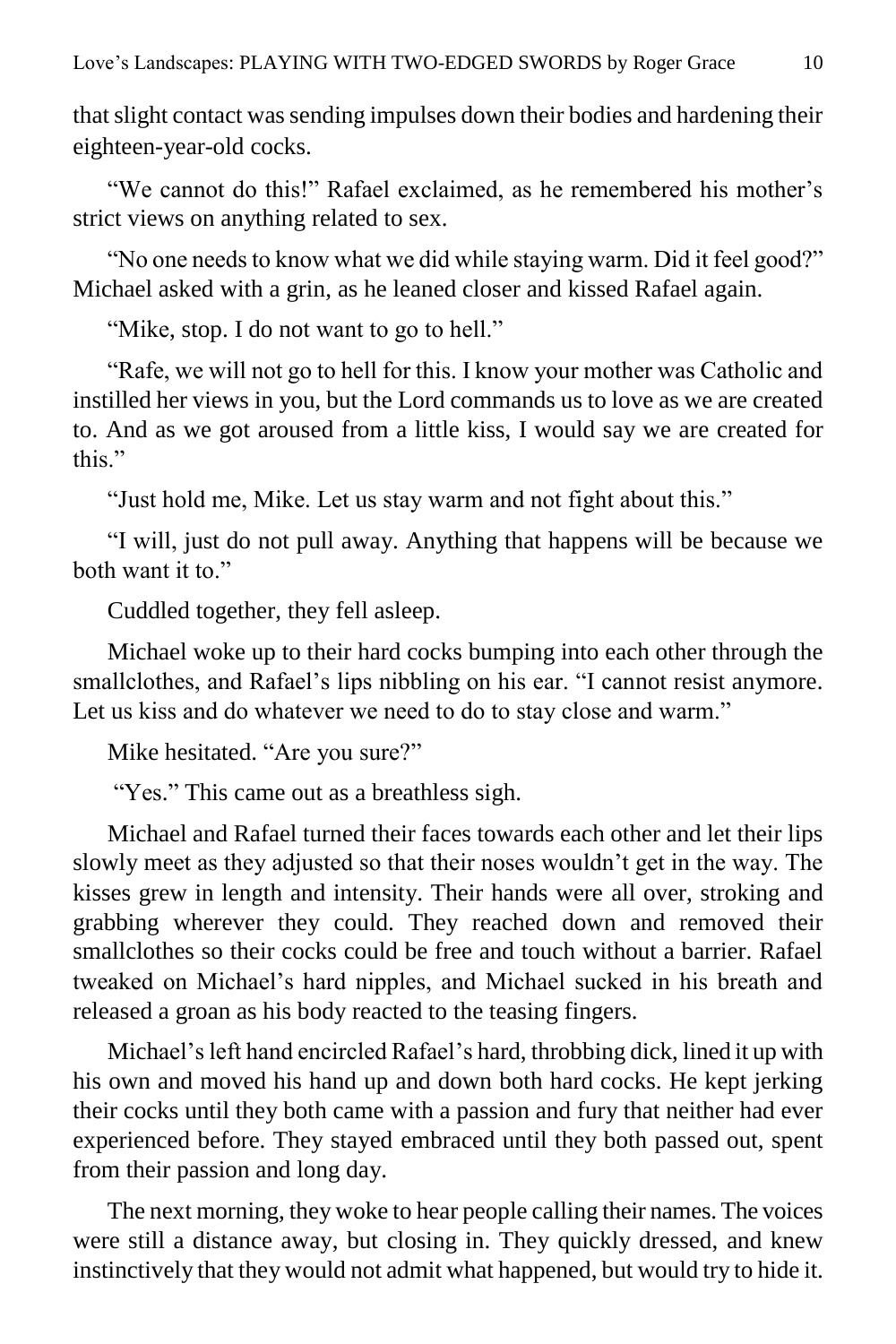Michael took down the ice barrier as he called out, "Over here!"

When the group looking for them arrived at the cave, Rafael glared at Michael and growled, "It is your fault entirely. We should have never gone as far as we did."

Michael replied icily, "I did not hear you complaining as we travelled the road together."

\*\*\*\*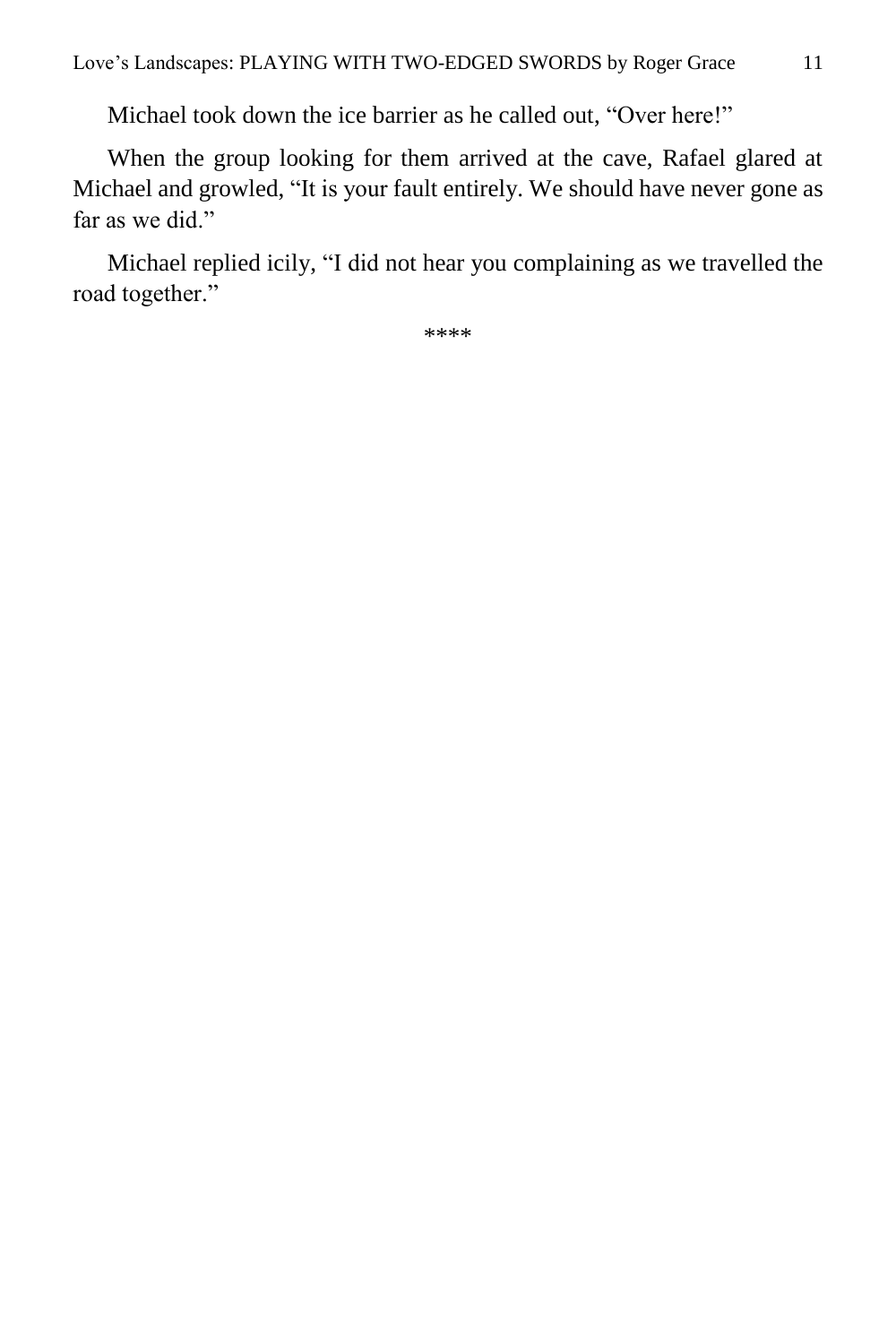#### **Chapter 1**

#### *The Sword Finals*

<span id="page-11-0"></span>Every year, St. John's Academy had their sword trials for the seniors. It was an elimination style tournament. This year'sfinal was about to happen, and the two best swordsmen were Rafael Robinson and Michael Taylor-Cooper.

The two seniors stalked in, pride and anger evident with every gliding step towards the sword circle, Rafael with his tanned skin and fiery Latin eyes flaring, and Michael approaching with an ice storm brewing in his blue eyes. The judges checked their swords over before handing them to the contestants, making sure that the swords weren't weakened from all the battles that had already taken place this weekend.

As etiquette demanded, they bowed to each other, then to the judges. While they waited for the signal to start, they made themselves ready.

The flag dropped. Rafael charged with a fast series of slashes and jabs, only to be coldly blocked by Michael's sure and calm defence. Each pass Rafael made seemed to be a blur to the spectators, but Michael seemed to know exactly where each strike was going to land, as his sword was there to parry each attack. Rafael tried to make a complicated slash too quickly, and when it was blocked, the blade started to vibrate with the shock and left him momentarily numb. Michael tried to take advantage of the all-too-short respite, but couldn't maneuver his bulkier sword quickly enough.

The first round was called, and the two fighters moved to their respective sides of the circle for a brief moment to catch their breath. The looks they directed toward each other would have skewered them both if their glares were daggers.

The flag dropped again, and they started off by circling each other, trying to get a measure of each other before they committed to an attack. Rafael, always the more impatient of the two, got tired of playing cat and mouse. He lunged forward, trying to catch Michael off guard. Michael expected something like this, so he stepped aside as he parried the rapid lunge. The momentum of the attack took Rafael to the edge of the circle before he caught himself just in time and quickly stepped away from the edge. Michael was there with a sudden swipe at Rafael's off-weapon arm. Rafael was just barely able to dodge the attack, but in doing so he got closer to the edge. Michael, seeing this, pressed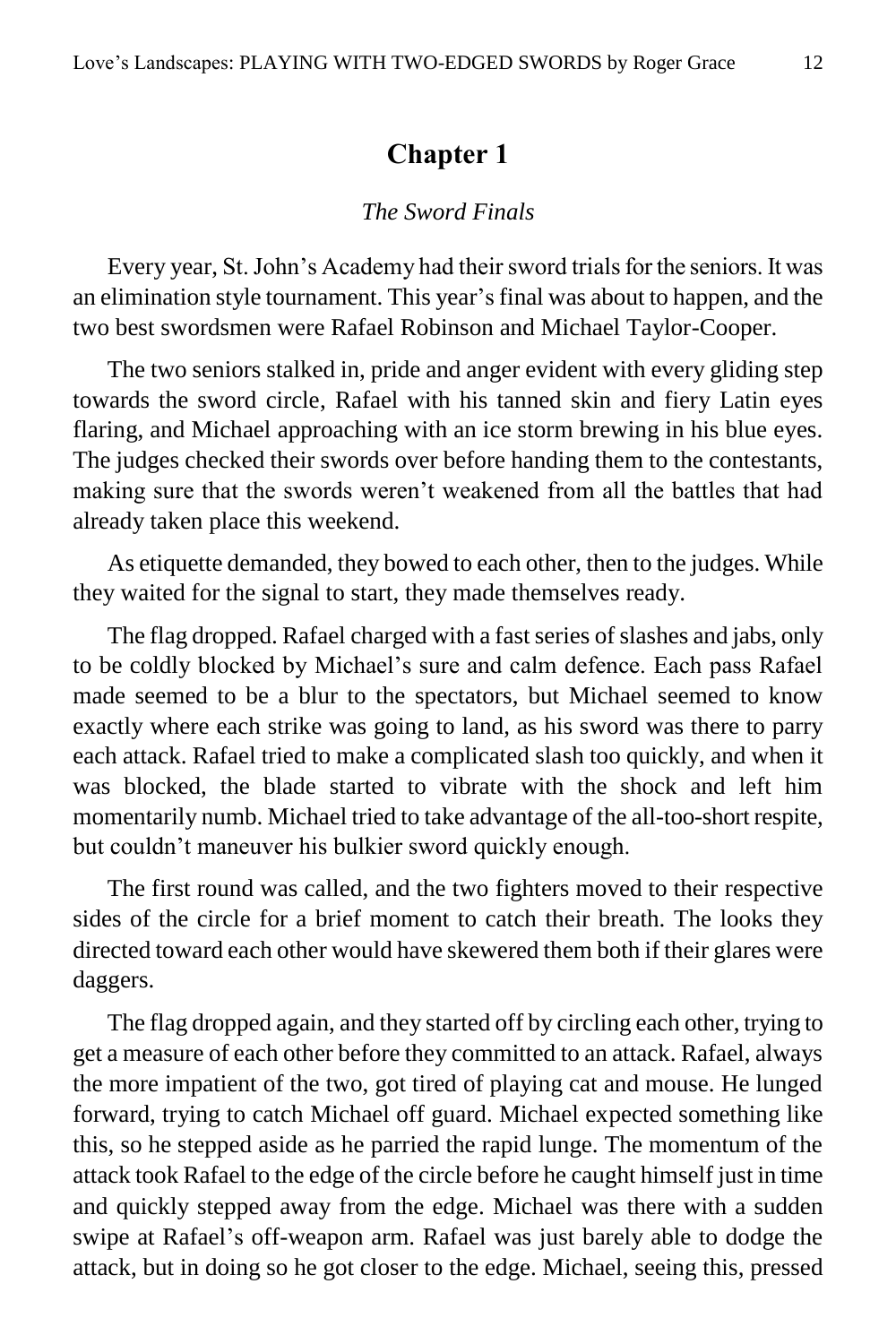his attack. Constantly slashing from one angle or another, he tried to keep Rafael off balance, hoping that Rafael would step out of the circle. The round was called just as Rafael was about to step out of the circle.

As Rafael stalked away, his eyes blazed, looking at nothing but where he was going. His eyes lit up as he saw in his mind what his strategy was going to be. Michael centered with the earth to refill his flagging energy; he also came up with a strategy that could work, but carried great risk.

When the flag dropped, both opponents sprang with new determination in their steps. Rafael, as a Fire Master, attacked with his customary speed and grace, while Michael met him with an equal burst of speed but with strength added. He batted aside Rafael's sword and pinked Rafael on the shoulder. Rafael stood in shock, as Michael had never shown such speed with his sword work before. Michael reacted like a dammed river which burst the dam and flooded the area with speed and strength unmatched.

Michael grinned at Rafael and thanked him for a great battle. Rafael mouthed pleasant praises and congratulations to Michael for winning.

With a whisper, Michael asked, "Meet me in an hour at the orchard shed?"

"I will be there," Rafael replied softly.

The hour past and gone, Rafael quietly slipped into the shed hoping Michael was still there. "Mike," he softly hissed.

"Right here," Michael replied from a secluded, shadowed corner.

"Sorry. I got held up by my father, wanting to know how I could lose to you."

They leaned together and shared a quick kiss, knowing that all too soon they would have to separate and be what the world wanted them to be. Their tongues duelled with passion, each trying to go deeper into each other.

"Oh, God, I need you, Mike," Rafael moaned.

"Yes, I need you also, Rafe," Michael agreed with a deep groan.

Their fevered hands were grabbing everywhere, trying to unfasten everything so they could touch each other all over without the obstacles of clothing.

Then there was a great, loud series of barks closing in, and they broke apart and got themselves composed, hoping to appear innocent when whoever was with the dogs showed up.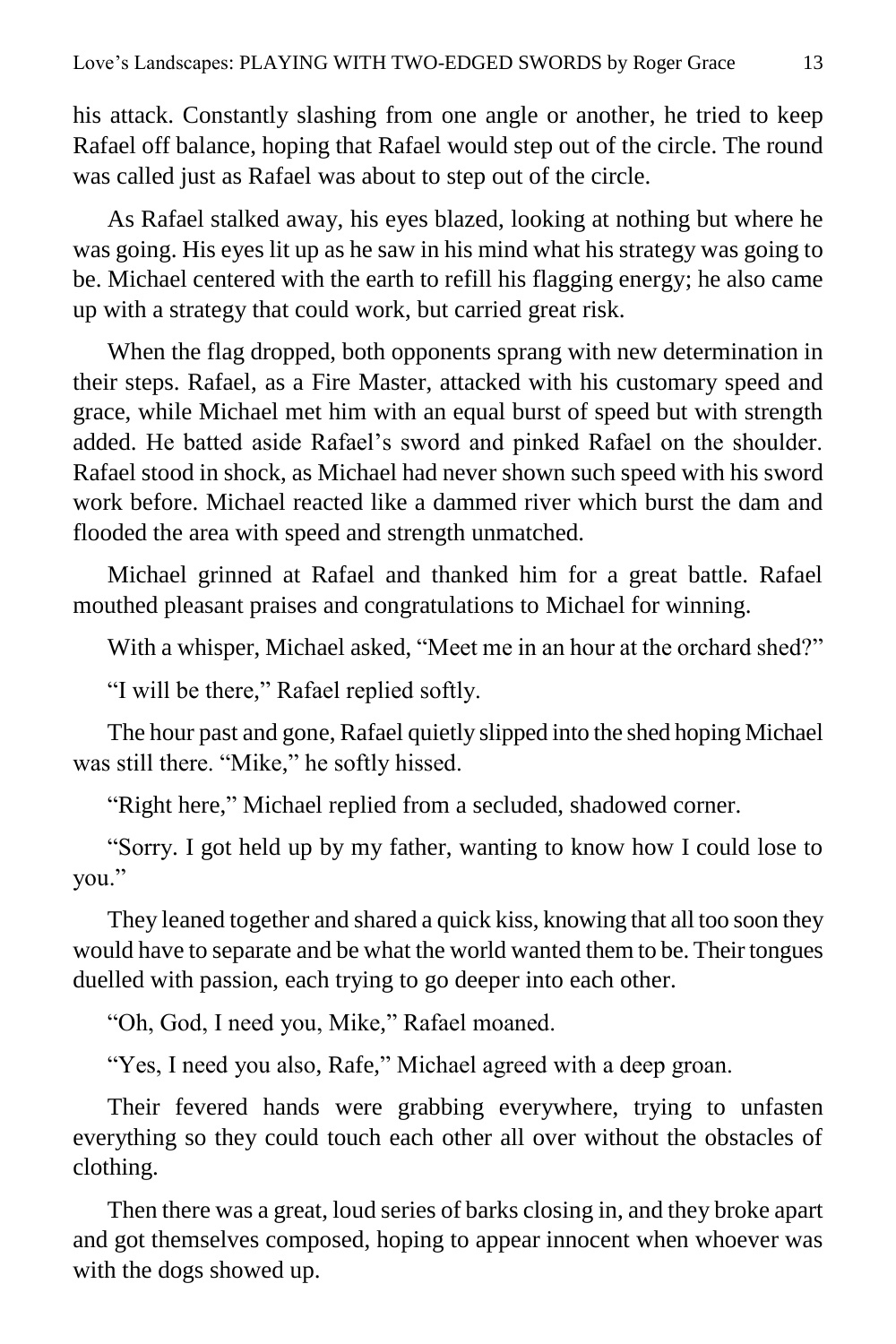Soon the dogs were scratching at the door, and Mike recognized the whine of his hound Alistair. Only one person other than he could have led this pack, his father. Edmund Taylor-Cooper, The Earl of Umbria, Dean of the practitioners of Fire Affinity. "Michael, open this door now!" the earl bellowed.

With a silent sigh, Michael did as he was commanded.

When the earl entered the shed and saw Rafael in there also, he said, "Excellent, I can deliver messages to the both of you here. Michael, you are to be under the tutelage of Richard Robinson, the Earl of Blakesley, Dean of the practitioners of Ice Affinity. Rafael, you are to be under my tutelage. I know you will both be a credit to your practices. And, yes, Michael, Earl Blakesley knows that you also have Water and Earth Affinities, and will arrange for lessons to hone those abilities also."

"I am sure we will all see more of each other, so it would help if you settled whatever differences you may have," the earl suggested as he left.

Michael and Rafael shook hands and left, knowing that it would get harder to hide what they had as often as they were likely to be thrown together.

\*\*\*\*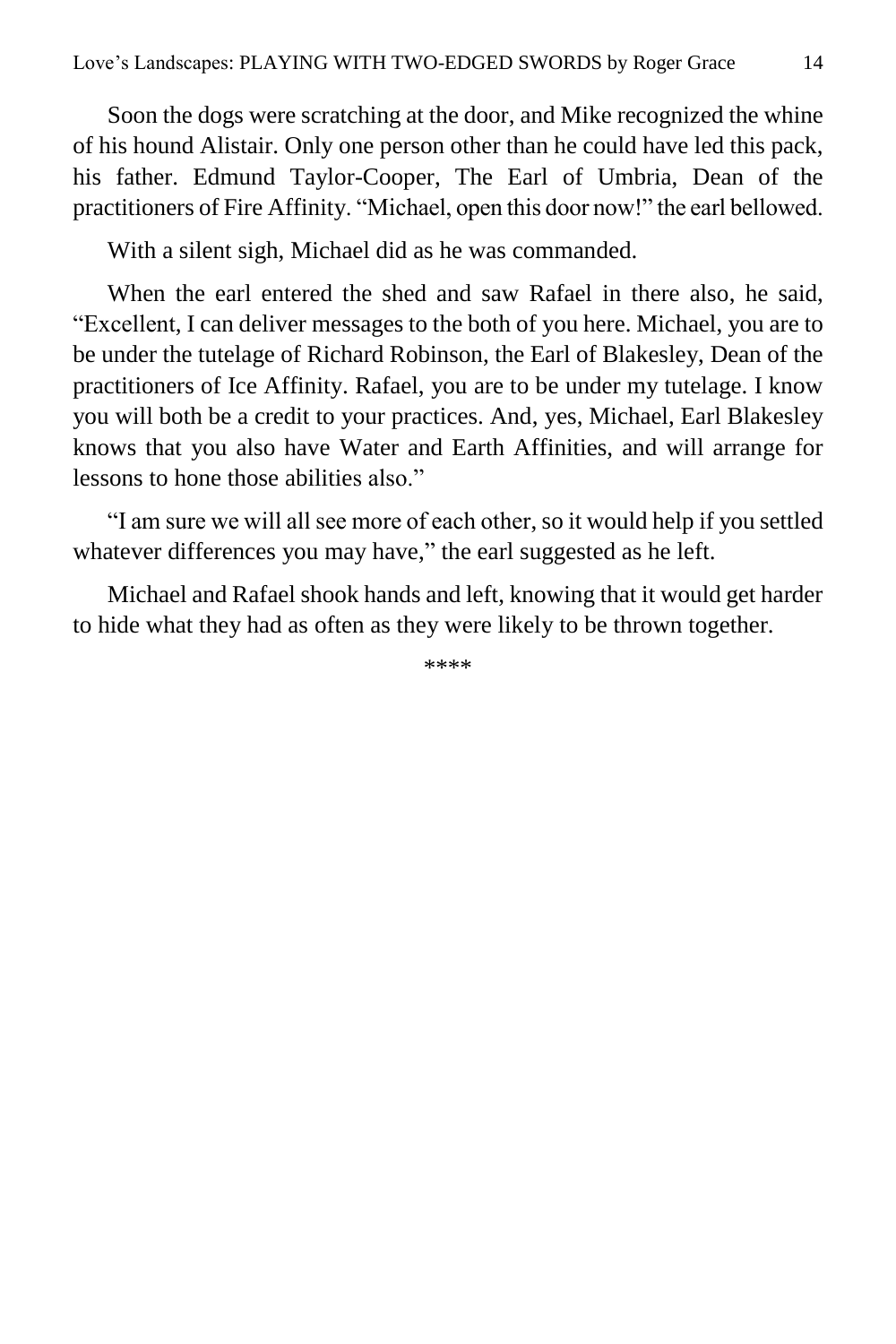## **Chapter 2**

#### *Going for Sword Master Training*

<span id="page-14-0"></span>Michael and Rafael, as the top two finalists in the school senior tournament, were guaranteed acceptance in the sword master training if they decided to take it. Both knew that, as latter sons in the aristocracy after the heir and a spare, they would need to find a way to support themselves or rely on their elder brothers to support them. Being sword masters would give them independence and would not be seen as being unworthy of their rank.

Michael and Rafael sat on Michael's bed as they planned what they would do about the possibility of them both being sword masters.

"So, are we going to do this, Rafe?" Michael asked.

"I think we would be fools not to, Mike."

"Especially if we train for rival schools—then we can meet at competitions and no one would think it strange that we got together to supervise our trainees at the competition and at any hotels for out-of-London competitions," Michael added.

They asked both of their affinities masters for time off for this purpose, as they knew they could not handle both the training with their masters and the sword masters training. After securing the release from training, they returned to Michael's room to fill out the forms.

The forms they had to fill out were on the desk next to Michael's bed. As one, they went to the desk to take up their forms and started filling them out. Both used the fountain pens that were graduation gifts. They took care that what they wrote was legible and in good form. They waited for the ink to dry, then took them to the foyer to be posted.

Their confirmation and training schedules arrived the next morning. They got together to see what, if any, matches they had in the schedules. They shared Advanced Footwork and Basic Training Tactics, but most of the other courses involved using their affinities to affect the outcome of matches.

The time for the intense training to be sword masters arrived. They both left from their families' London townhouses. Their carriages arrived within seconds of each other, and they walked into the training yard together. The early morning lessons were the more physically demanding ones of Advanced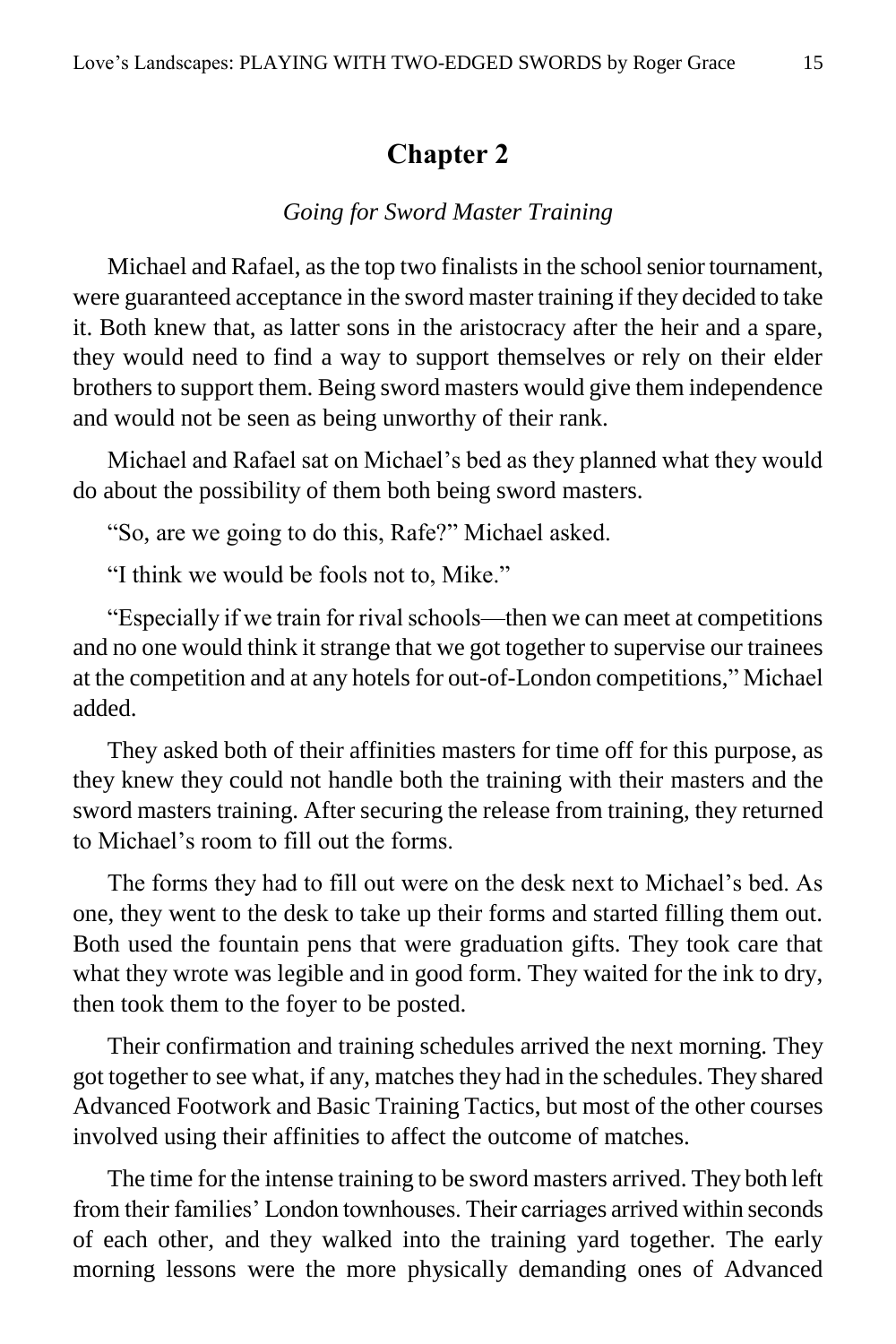Footwork and Basic Training Tactics. Both of these had to be completed before the heat of day could make the students and instructors tired and sloppy. It was well known that if errors were not caught early, it was hard to retrain the students correctly. Michael and Rafael were in a group together with six other people, all under a fastidious older woman who ran them through their paces hard and with an attitude of calm perfection and precision. Everyone was making errors, as was to be expected on the first day of training. By the end of the hour-long course, they were all sweating and had only completed one full run through the exercise, as each time an error was detected; she stopped the group and had them start from the beginning.

The Basic Training Tactic had them in separate groups, and was just as challenging as their earlier training. They had to pair up with a partner and take turns trying to teach each other basic moves like blocking, parrying, and simple thrusts, and the one being taught had to pretend they didn't know the moves. Then, the leaders of the class brought in young trainees and showed the class how to train the trainees in the basics.

Then, it was time for a lunch break. After lunch, they were to train with masters of their affinities for tactics that could only be used in training exercises for the class or in sanctioned competitions and exhibitions against other people who could use affinities. Rafael had it easier, because he only had one affinity to learn to use—fire. The first thing he was taught was never to use fire as an attack, only as a defence, unless he was fighting to defend his life. One bonus of Fire Affinity was that it lent quickness to his reflexes and steps. Also, he could make a small shield of fire like a buckler, easy enough for an attacker to avoid but able to protect a vulnerable spot. Rafael was taught how to make this precise and small enough that it could be used, because fire wanted to expand, and keeping it controlled was the first thing to learn when using it in combat.

Michael, with his Affinities of Ice, Water and Earth, had to learn how to decide which one was the best affinity to use for a given situation. The main benefit he got from any of the affinities was Earth's greater strength and endurance. Water, as a healing element, could slow the bleeding from any wounds he received. Ice was a great shield maker, but he couldn't ice up the ground or floor, as a slip with an open sword blade in hand could have fatal consequences.

As the courses progressed, the different affinity classes were brought together so that the students could experience what the other affinities could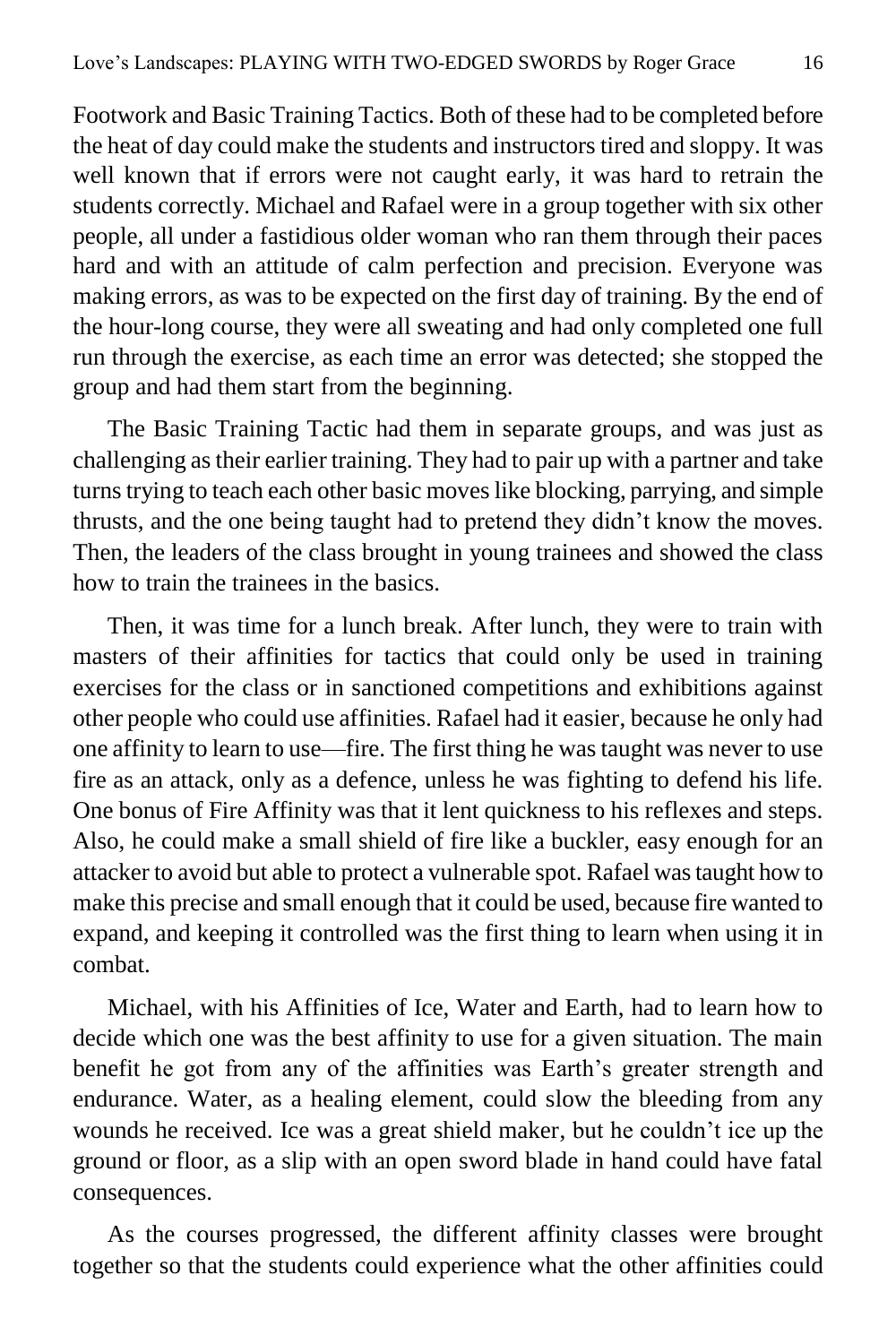and could not do legally, and they were also shown what they could do when their life was at risk. They were also taught what, if any, counters you could do. Ice and water shields were good blocks for fire attack, as long as you didn't make the shield too close to yourself, as the steam created could injure you.

During the six months of intensive training, Michael and Rafael only managed a few stolen kisses, quick and tender. They started to snipe at each other, not personal attacks, but geared toward their combat style. Michael was called a plodding turtle of a defender, while Rafael was chastened for his quick, little, nipping attacks. It was clear that they were two of the best in the class, even if their styles were markedly different. They were usually called on to demonstrate the different styles when the classes joined together. What made them so good was that, even though they had their preferred combat style, they could and did use the other combat styles almost as well. In their affinities classes, they were the preferred sparring partner when trying to learn how to fight different styles than their classes' usual style.

Upon graduation from the sword master training, they were both offered trainer positions at two of the most highly-regarded training schools, Rafael at the Blazing Blades School and Michael at the Frozen Fortress School. Michael and Rafael were also told that they could not take any more time away from their affinities training, so they let the masters of the schools know that they could only work mornings or afternoons, but not both.

\*\*\*\*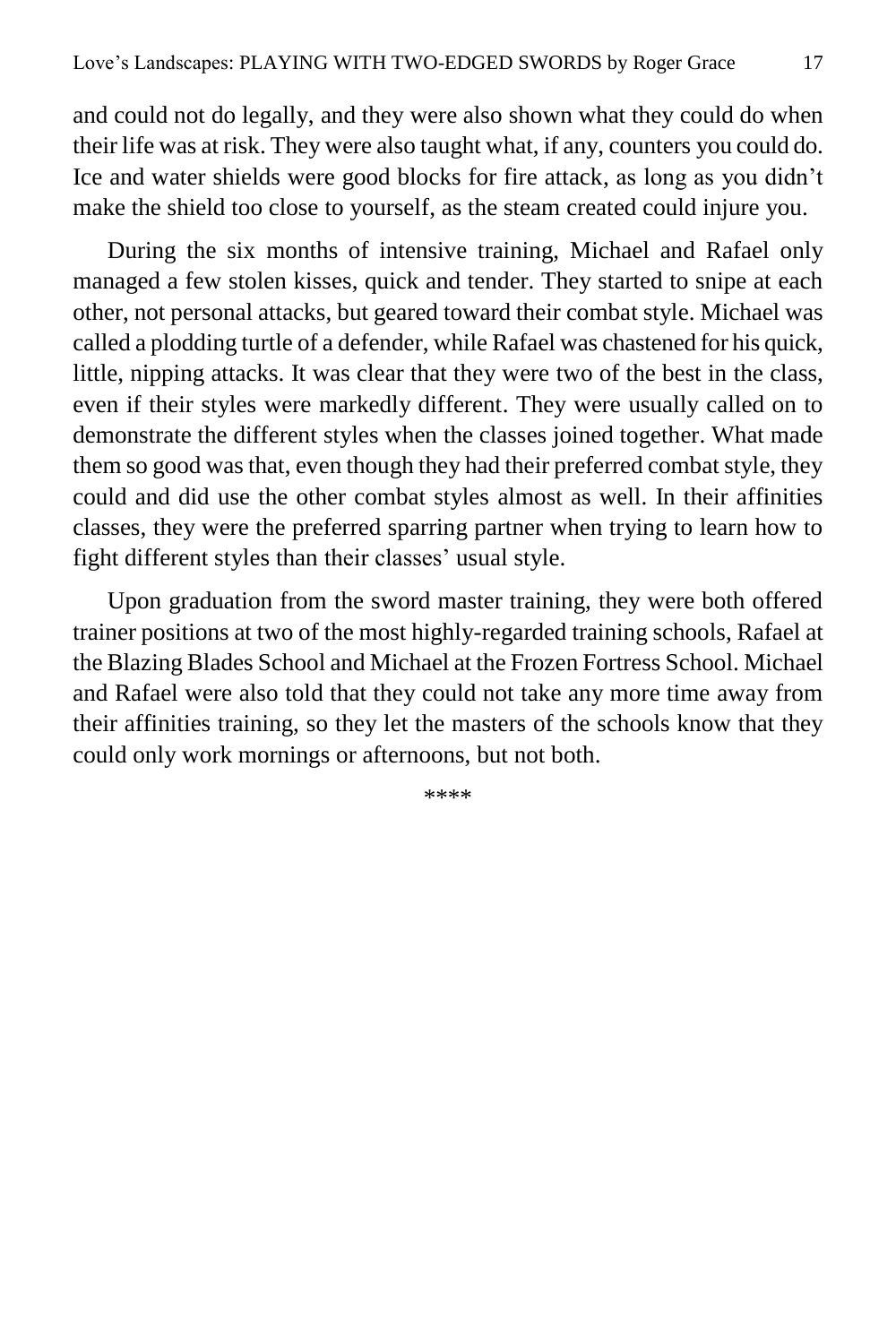#### **Chapter 3**

#### <span id="page-17-0"></span>*Training Sword Students While Learning Advanced Affinity Techniques*

Michael and Rafael thought that they were lucky when their sword school owners decided that they would serve best in the morning, leaving the afternoon devoted to advanced affinity lessons with the earls. They quickly learned otherwise. Sword training started promptly at dawn, which meant they had to be up and ready to leave the estate a half hour before dawn. And the earls usually kept them at their studies well into the late evening. The only good part about this was that by the time they went to bed, they were tired enough to easily fall asleep.

The earls and the school owners also knew that, even as they worked the young men hard. They also had to give them breaks so that they could recover from the stress that both activities caused. They got together and planned when they would ease up on Michael and Rafael. The bosses tried to arrange it so that the workers could arrange for little excursions away from London and their bosses. They were also, to the delight of the earls, both quick to master the affinity lessons set before them. The earls and the sword school owners were so pleased with Michael and Rafael's work and teaching that they decided to give them a week off after their second month.

Michael, as one of the more youthful men at the school, usually was the one chosen to train the more advanced students on how to counter the quickness of fire or air styles of swordsmanship. And Rafael, somehow, had enough defensive knowledge that he shared with the Master the duty of teaching the advanced students ways to beat the more stable and defensive styles of earth, ice, and water.

When the youths found out, they both decided to go to the hunting lodges their respective fathers had in the forests around the Norfolk area. They left early on Saturday, having made plans to meet up that night at a bonfire. When they arrived at the lodges, they unpacked their clothes, knowing that local servants had already provisioned the lodges. They each had a short staff of a housekeeper/cook and a butler/valet. The servants at the lodges had a soft spot for these two boys and knew how to keep a secret. They each, having had a light supper and being provided with spiced hard cider, rode to the village bonfire where they shared a log. Snuggling together on the log, they made plans for the coming week and basked in the warmth of the fire.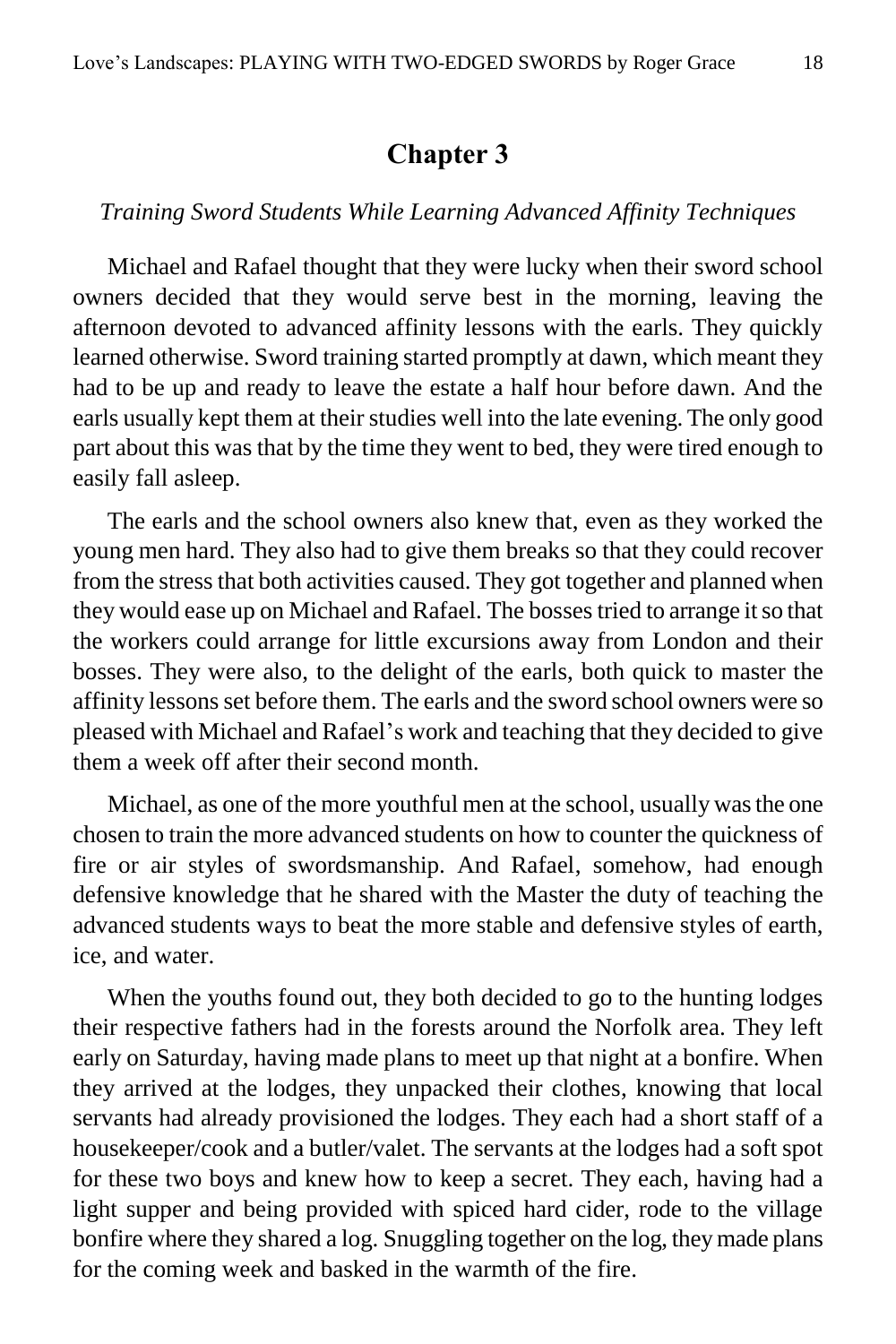Rafael asked, "Where do we go tonight?"

Michael shrugged and produced a long and short straw. "We go to the cabin of the one holding the long straw." He arranged the straws behind his back and set them so that the same length stuck out from his fist. Bringing the fist with the straws forward, he said, "You choose one, Rafe." Rafael pulled one out, and they compared the lengths. Rafael's straw was longer.

They took their horses back to Rafael's lodge. Having determined beforehand that the person whose lodge they were at was the one who would top and determine what happened, Rafael led Michael to the bedroom.

"Strip for me, Michael!" Rafael commanded.

"Yes."

As Rafael watched Michael strip, it brought on a rush of lust and heat. His dick was getting nice and hard in the confines of his breeches. Michael's cock was also hard and when released, stuck out and pointed at Rafael.

"Come to me!" Rafael ordered, as he started removing his clothes.

Michael stalked towards Rafael. Even knowing that Rafael got to call the shots, Michael was still an alpha, and let Rafael know it. Rafael was feeling heady that he could take charge over Michael, who was usually the more aggressive of the two.

"Kneel and kiss my balls!" Rafael growled out.

Feeling a little puckish, Michael replied, "Yes sir!"

"Work your mouth and tongue over them, boy!" Rafael's voice got husky and lower. "Show me how much you want me!"

Michael heated up with this command and started to work the testicles; he licked them with his tongue and worked to get both of the balls in his mouth at the same time. Michael moaned with pleasure as he finally succeeded and started sucking on them as his tongue teased the base of Rafael's cock.

"You are such a horny little boy. So wanting and needing my cock! Beg for it, Mike!"

"Give me your cock, Rafe! I need it so bad. You are making me into a horny little whore for it, please," Michael begged his voice raw with emotion.

"Suck my cock and surrender to me and your need," Rafael demanded.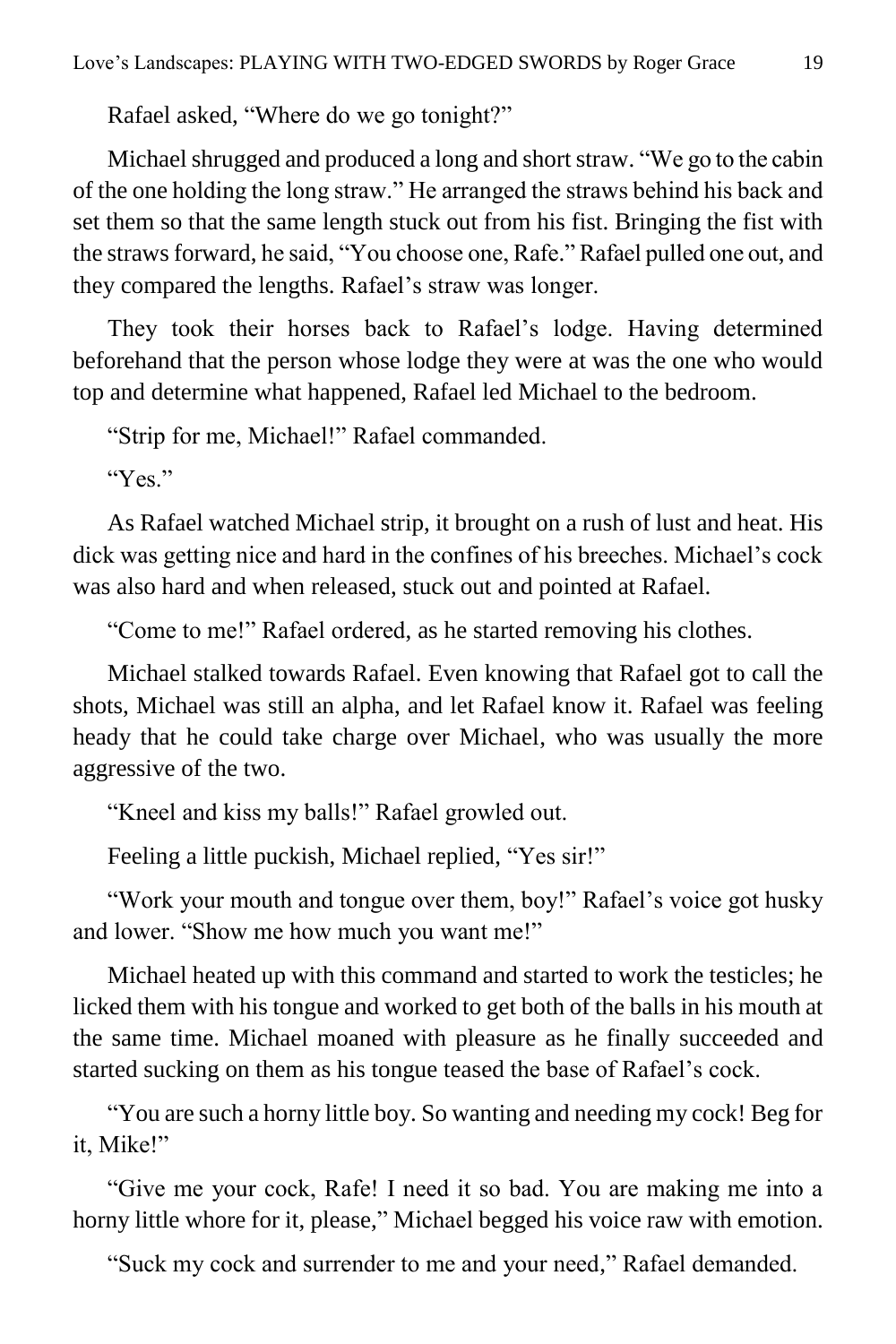With a sigh of pleasure, Michael replied, "Yes," before his mouth covered the head of Rafael's penis. Licking and blowing warm air over the cockhead, Michael started pleasuring Rafael. With each suck, Michael tried going deeper down the shaft. He got about two-thirds of the cock in his mouth when it hit the back of his throat and triggered a gag reflex. Easing back a bit, Michael looked up and begged forgiveness with his eyes.

"Just relax and be patient and try again in a bit. It is all right, Michael."

Michael worked on the shaft for a bit as his body calmed down from the gagging. Thinking of how it felt when Rafael was able to get all of Michael's cock in his mouth and throat. Pulling off of Rafael's penis, Michael said, "I want to make you feel so good, but I never have done this before."

"If you cannot deep throat me, it will not change how I feel. I am so proud of you doing this."

"I want to try again, but if I cannot, I will just have to practice more."

Michael dove back onto Rafael's cock and, working slowly until it was halfway in and then taking a deep breath, he drove his mouth forward and felt Rafael's cock enter his throat. Michael hummed as he sucked and had to back up a few times so he could breathe.

Rafael, feeling the tension building in his balls, backed out and ordered Michael onto the bed with his ass up and spread. Rafael used oil to prepare Michael, slicked his index finger and slid it into the tight firm hole. Michael tensed up and moaned as he was invaded for the first time.

"Relax, Michael. It will feel so good in a bit. Just ride it out until then."

Rafael's finger slid deeper into the chute and soon found Michael's prostate. Michael writhed and moaned while the finger massaged the nub that shot off such waves of pleasure into him. He didn't even notice that two more fingers entered him, loosening him up even more. "Fuck me, Rafe! I do not want to wait anymore. Just do it." Rafael's fingers slid out, leaving Michael feeling empty. "Fill me, Rafe," he growled. Michael felt Rafael's cock at his hole, massaging and teasing it with light caresses. "Now," Michael moaned with impatience.

Rafael slowly slid his cock in, knowing that even with the prep work; Michael would need time to adjust. He held still when just his head entered the hole, and he heard Michael suck in his breath as he grew accustomed to the thickness of Rafael's cock. Soon, Michael was begging for more. Rafael pushed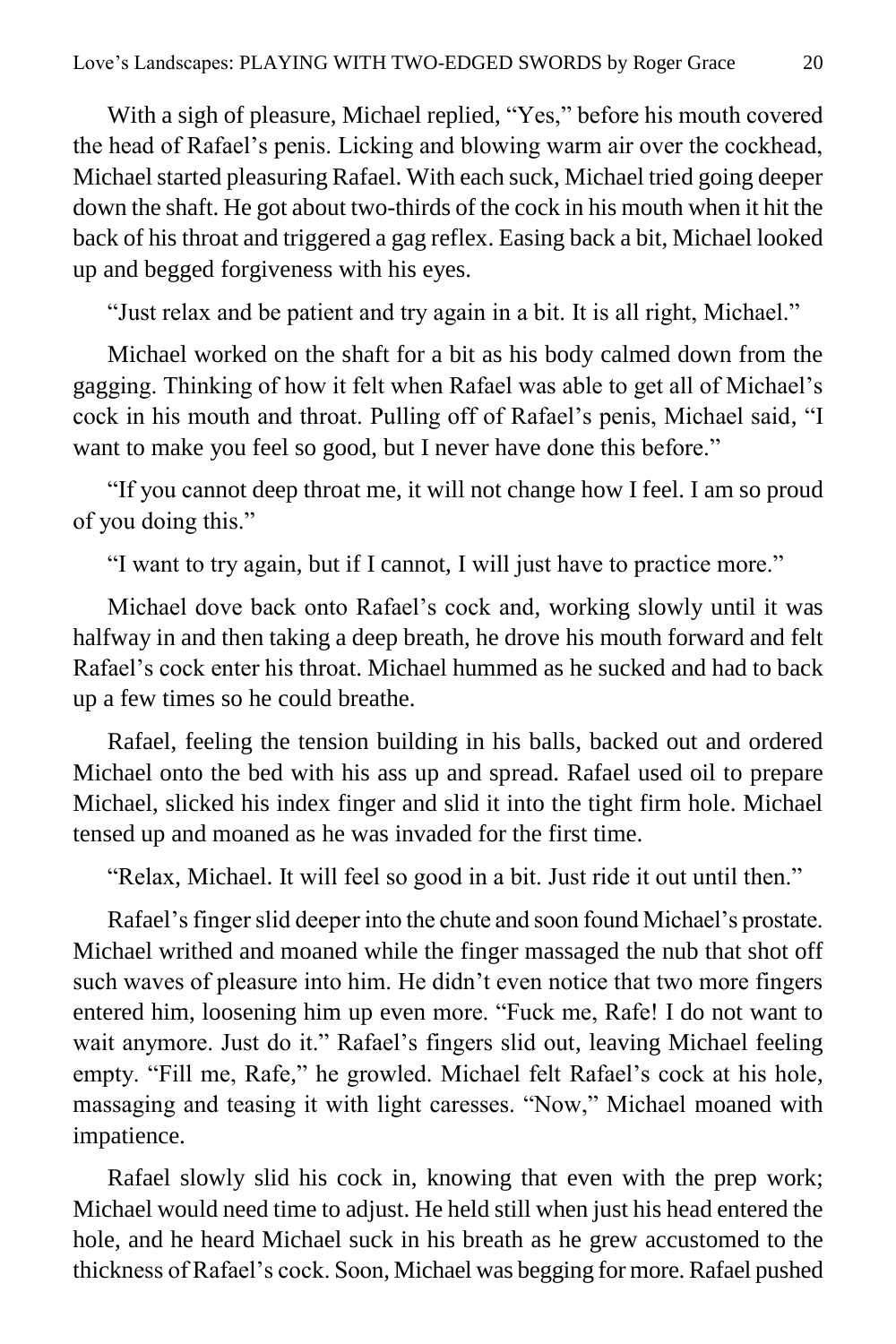in slowly and always checked with Michael if he should continue going deeper. When all of Rafael's cock was buried in Michael's chute, Rafael picked up the pace of his thrusting. Both of them were panting hard and flush with arousal.

Michael groaned, "I am going to shoot soon."

Rafael growled, "So am I. Wait for me to cum."

Thrusting frantically, Rafael soon was shooting his cum into Michael, exploding like a dam had burst. Feeling Rafael shooting cum into him, Michael's spunk erupted out of him. They both rode their orgasms until they collapsed, sated and exhausted.

A little while later, they got up, removed the cum-filled sheets, and fell asleep on the bare mattress.

For the rest of the week, they took turns hosting and taking the lead. During the days, they rode and hunted, and the nights were spent pleasuring each other. During their rides, they planned the next stage of insults and slights to cover up their feelings for one another.

Sooner then they wanted, their idyll was over and they returned to London and their popinjay pecking insults and social snubbing. Now they started to get a bit more personal, with hints of bad habits but nothing sexual in nature.

\*\*\*\*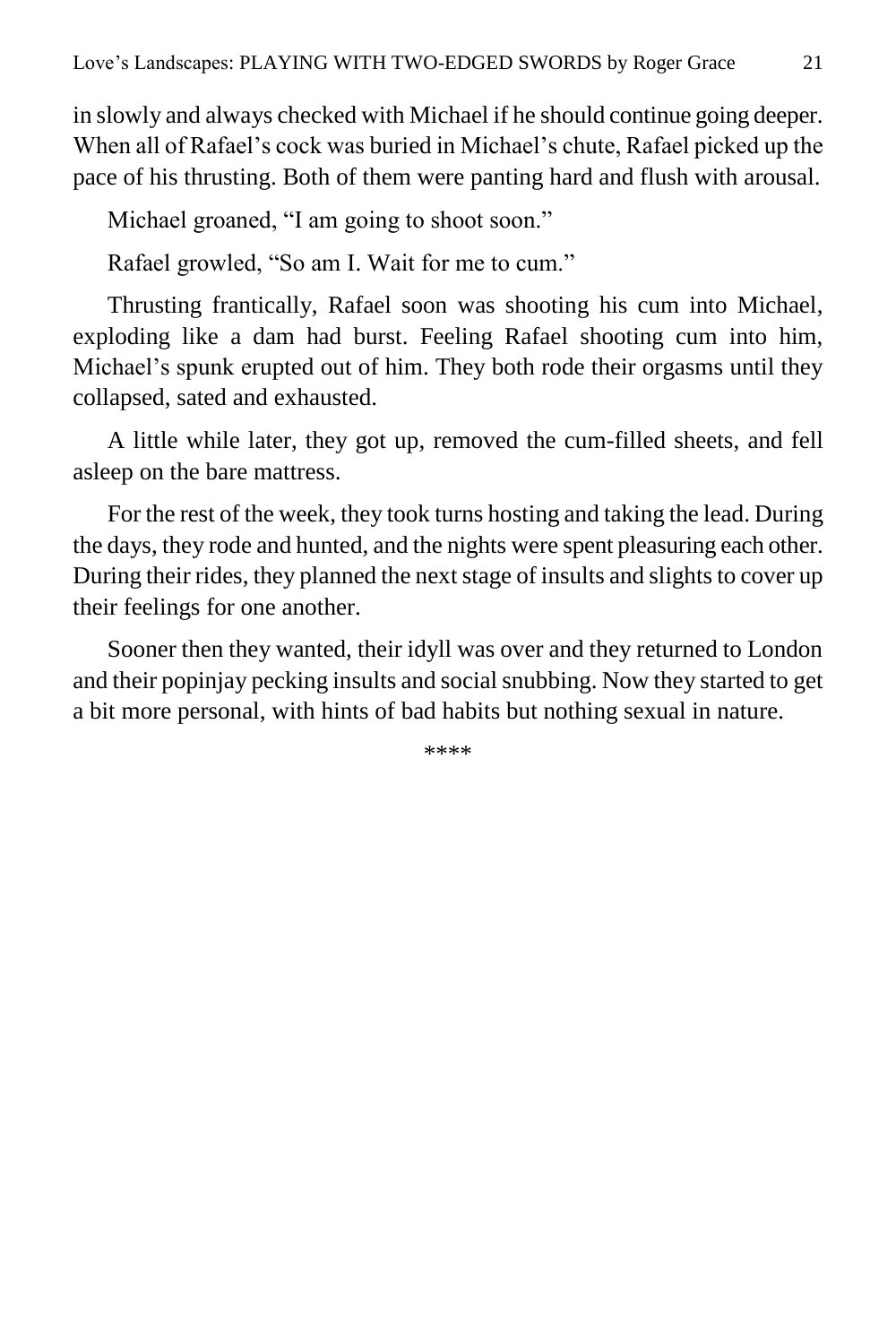### **Chapter 4**

#### *Visitor from France*

<span id="page-21-0"></span>While Rafael was with his tutor, the Earl of Umbria, Edmund Taylor-Cooper, there was an interruption. Both knew that it had to be something fairly serious if it caused the lessons to be interrupted. Both men looking up to see Greaves, the butler, announce that a high-level visitor from France had arrived and needed to see the earl immediately.

"Who is it?" asked the earl curiously.

"His card says Lucien De Vries," Greaves replied gravely.

"Show him in."

"Very well, my Lord."

Lucien had an interesting mix of features; he had a swarthy Mediterranean skin tone but pale blond hair of Scandinavian heritage. The De Vries family's monopolies in trade made them very rich and well-travelled. He clearly inherited the best features from his family's ancestry.

"Earl of Umbria, my father tenders his respects through me," Lucien said with a European flair. "And I tender my respect as a Fire Affinity practitioner to another."

"What can I do for you, Mr. De Vries?"

"I could use some additional training while I am here for a few months."

"I do not have the time, but Rafael, who is my most promising practitioner, can help you."

"Really, what level control does he have? I mean, if he does not have pinpoint accuracy, he will not be of any help."

Rafael was getting tired of being judged and overlooked by Lucien, so he created a pinprick of flame half an inch from Lucien's nose tip. "Is that accurate enough? It is right where I wanted it—if I was very spiteful; I could have done that right on the tip of your aquiline nose."

"I see you have a temper as well as some control in placement. Maybe, I could learn from you."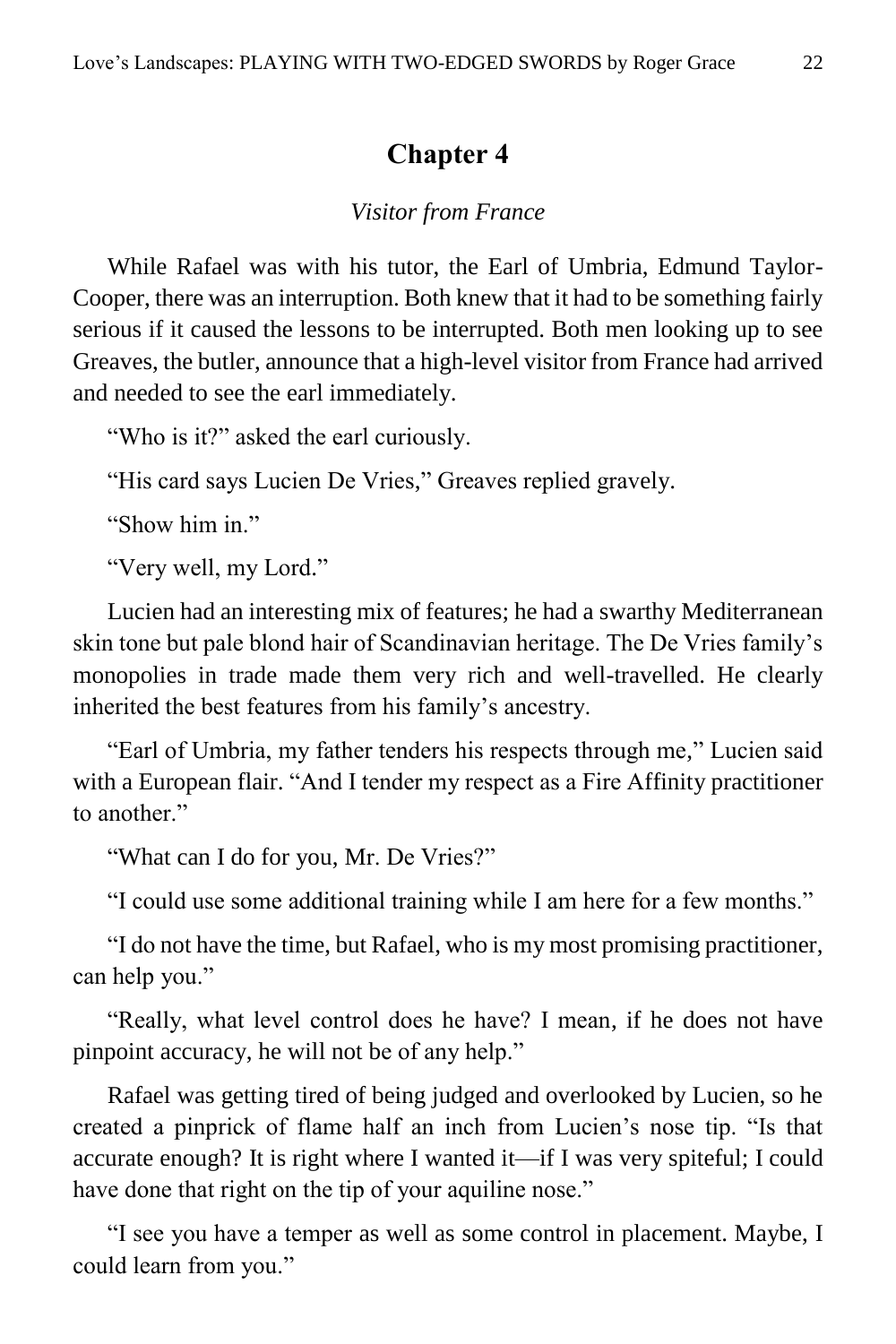"Oh I could teach you, but whether you learn is up to you and how much you put into listening to my instructions."

Edmund chided Rafael with a mild rebuke. "Behave."

Rafael said, "Sorry, Lucien. I should have behaved better and not replied to your nettling remarks."

"That is all right. Father always says that I can be a right brat and spoiled rotten<sup>"</sup>

*No kidding,* Rafael thought.

"Rafael, do all in your power to satisfy Lucien's requests, as long as they are legal and appropriate usage of the affinity."

"Yes, Dean."

Lucien made a few more diplomatic overtures to the earl as Rafael gathered his supplies and made ready to leave.

Before Rafael left, he gave Lucien his card, saying, "Contact me and I will work with you."

Three days later, Lucien visited Rafael at his father's estate.

"I am ready for lessons. When can I start?"

"Let us go to a workroom, and you can show me what you know."

"When?" Lucien asked

"Now," Rafael replied. Rafael motioned for Lucien to follow him and led him to the back of the house to a shielded workroom for fire magic. "Go on in." Lucien and Rafael entered the workroom.

"Lucien, can you show me what you are capable of so I can determine what your level of proficiency is?"

Lucien went through the twelve apprentice cantrips and displayed six of the nine journeymen tricks. He flubbed the other three tricks, getting close but just falling short. He also displayed rudimentary understanding of triggered spells. Lucien could create a trigger that would go off when anything touched the trigger item, but couldn't set one up for a specific species or type of object.

"Okay, we can work on the three tricks, but without specific permission I cannot teach you any more about triggers," Rafael told Lucien. "I have two hours now if you have the time, and we can go over how to make your flame fill only a certain area."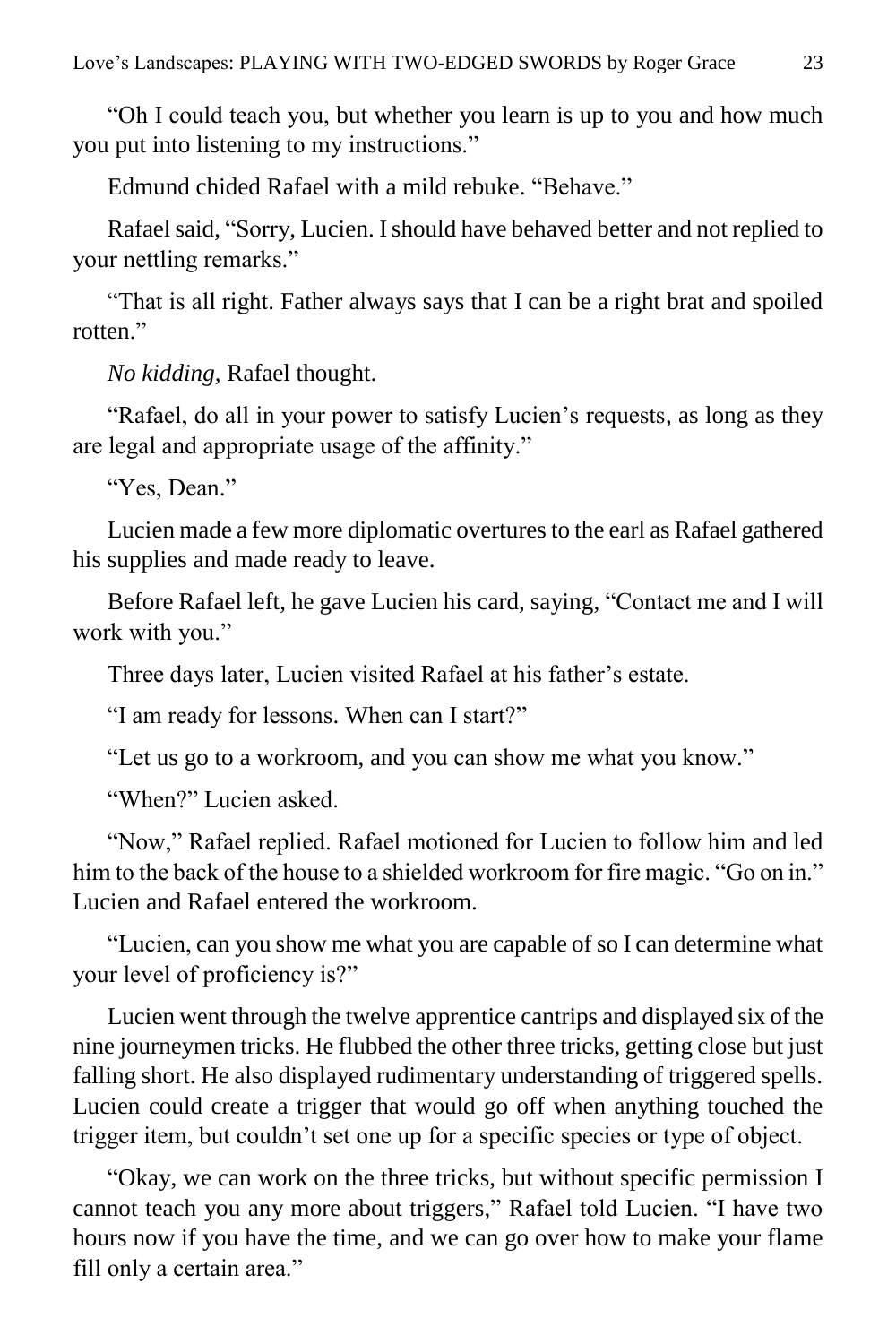"That will be fine," Lucien replied.

"Okay. You will find a tumbler on the table. Bring it over here and place it on the wooden bench."

Lucien did that.

"Now, try to fill the tumbler with flame but do not allow anything to spill out or over. And yes, the only way to accomplish this is to practice until you can do it. I will set a spell that will detect where the flame is and sound an alarm if it is outside the tumbler. Begin."

Lucien tried and tried. For the first hour and a half, Lucien kept hearing the alarm as the flame escaped his control and expanded beyond where he wanted it. He was getting closer to what was requested, but the fire would always flare up beyond his willed limits. Snapping at Rafael, Lucien demanded, "Show me what I am doing wrong."

"You are forgetting fire's nature of expansion and trying to squelch the fire down in the tumbler. You should be working *with* the nature of fire. Fill it only halfway and let the fire expand to fill the tumbler. With the lesser amount of energy you use, it will not expand beyond the tumbler. But you want to be careful that you do not provide too little energy. If you do that it will not expand enough to fill the glass. When it does fill the vessel completely, you will hear a bell chime. Try again."

"Why did you not tell me before this?" Lucien demanded.

"Would you have appreciated and learned this lesson if I gave it to you so easily?"

"I have to go meet with someone else now," Lucien said, after getting the bell to chime six times in a row.

After Lucien left, he headed towards a gambling den that catered to a lower class of people. He was going to be buying up the debt of the head valet to the Crown Prince. Then, he would have a good source for information to keep his family in wealth and power. Lucien loved to be able to blackmail people to do what he wanted.

After he secured the debt of almost seventy-five pounds that the valet had incurred, Lucien met with the unfortunate gambler. Lucien told the valet, Ethan Jarvis, that he would either spy for Lucien or he would have to call in the markers. Ethan reluctantly agreed to spy for Lucien.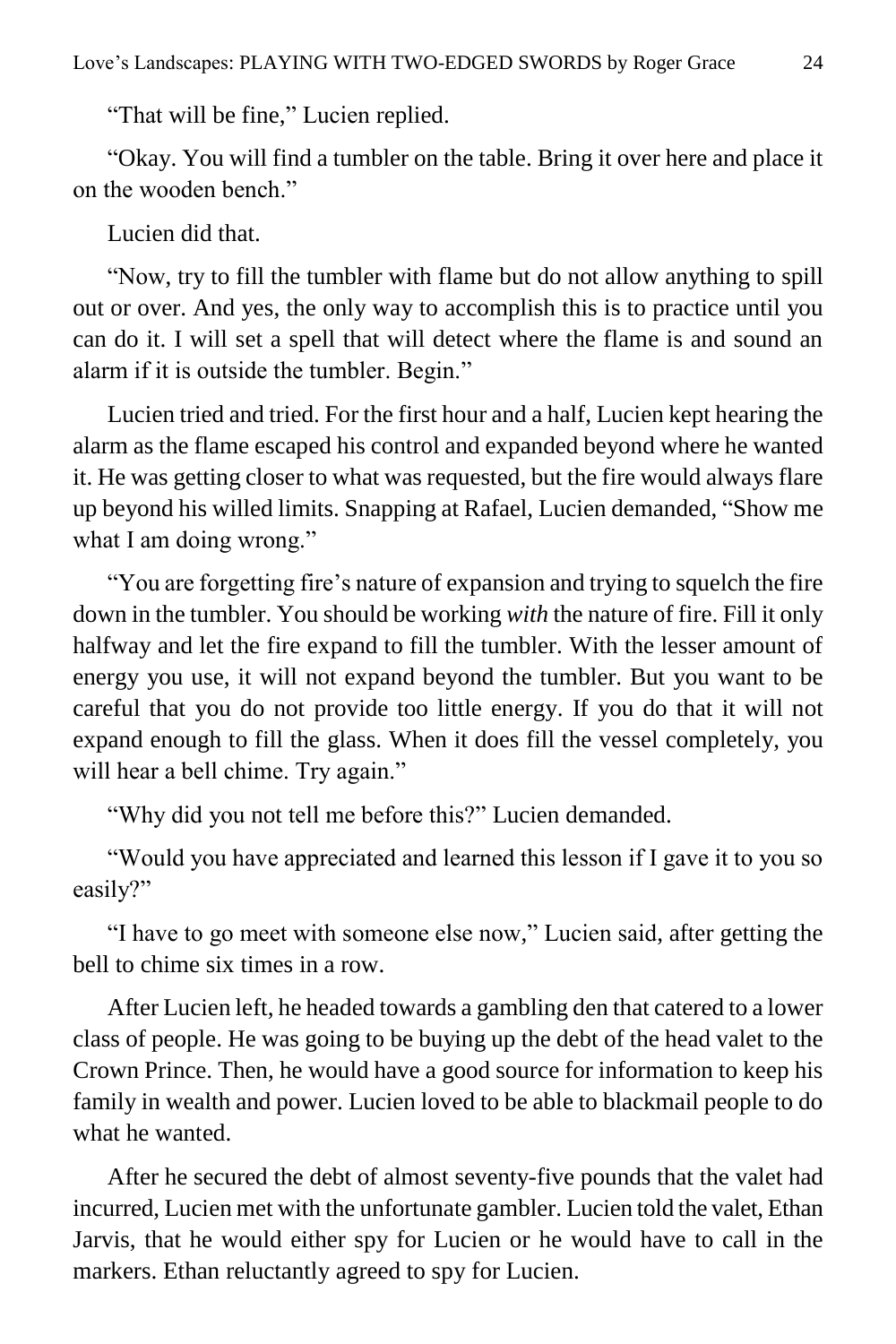Two weeks later, after Lucien produced a document that seemed to be legitimate and signed by Edmund Taylor-Cooper, Rafael taught Lucien more about triggers. One thing Rafael taught him was that to target a certain individual, the trigger had to be able to detect a certain thing that differentiated the target from others around him.

Rafael kept the document with him and, when he got to his father's estate, stored it in his private desk, locked up and secured in a secret drawer.

\*\*\*\*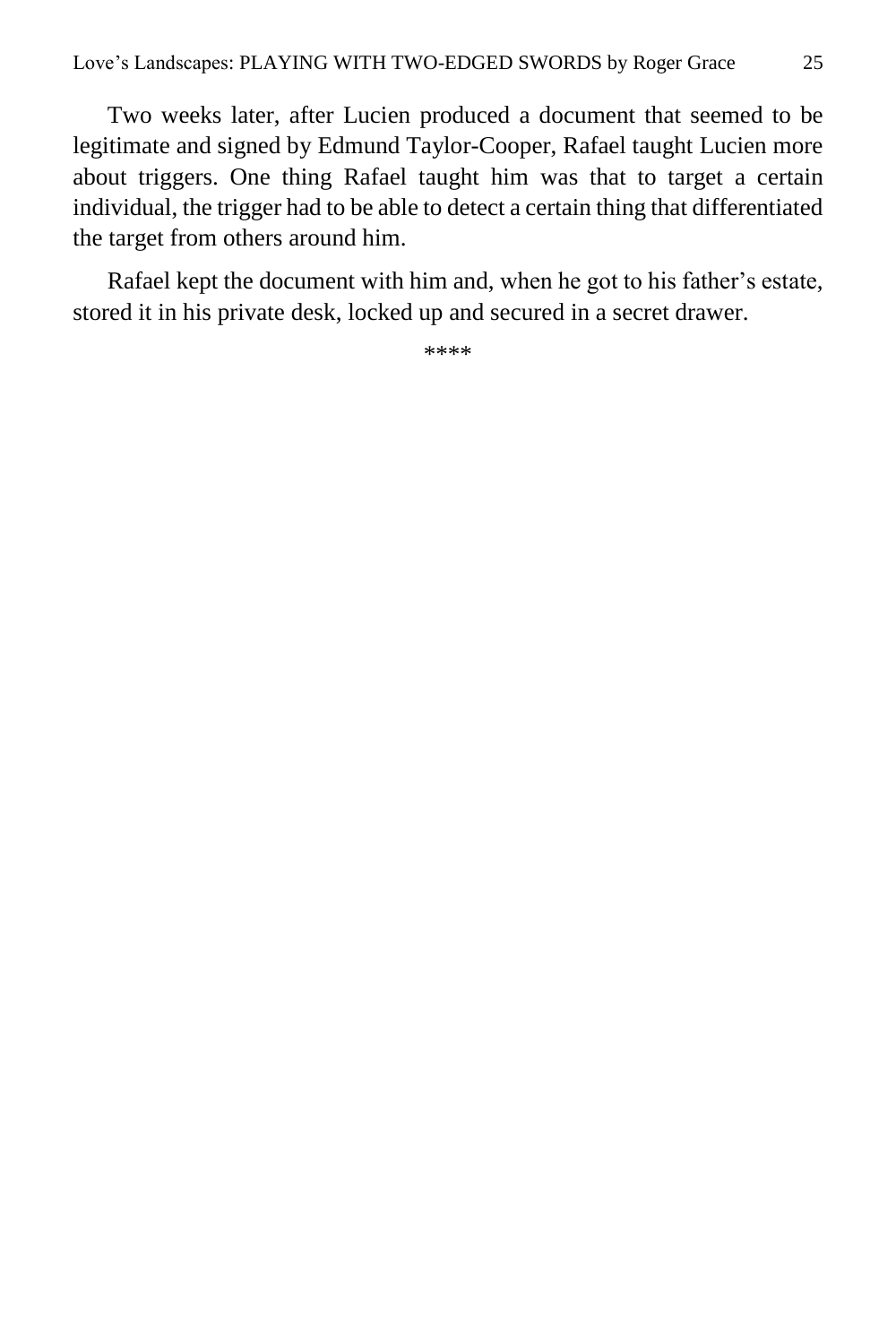#### **Chapter 5**

#### *An Exhibition and a Meeting with Royalty*

<span id="page-25-0"></span>A month after the lessons about triggers, Rafael and Michael attended a competition at a royal preserve near York. Rafael and Michael were to be the featured performers in an exhibition of swordsmanship. They both travelled in their school's coaches with the students they were chaperoning.

There were five separate schools entered in the competition and each could only bring five students and one instructor. The judges were from the royal knights.

Each student was ranked within their school group and they would each battle the four other students who had their same rank. It was clear that the competition would be between the Blazing Blades and the Frozen Fortress. After the four lowest ranks had their battles, both the Blazing Blades and the Frozen Fortress teams had two first place and two second place standings in the tiers. Whoever scored higher this round would win the competition, and then it would be time for the exhibitions. *Rafael and Michael had a side wager on the outcome of the competition: the loser would wait in the winner's room, naked and on the bed for the winner to claim.* It came down to which top student won when they battled against each other, because they both won all of their other matches. The student from the Blazing Blades had a quickness that overwhelmed the defences of the Frozen Fortress' student. With three quick lunges, the Frozen Fortress student was pinked three times by the Blazing Blades student.

Then, it was time for the exhibition. All of the students, along with many others, had heard rumours of the great abilities of the two featured swordsmen, and everyone wanted to know if those rumours were true.

Michael and Rafael entered the ring on opposite sides. They saluted each other with their swords before the flag fell to start the match. As this was an exhibition, they were expected to use their affinities to affect the outcome, but had to use them carefully. While a slight injury was okay, crippling or lethal damage wasn't. Michael advanced slowly with a languid grace, while Rafael pranced forward like a stag. Already calling up his ice shield, Michael got set in place for his defence. Rafael was within a few feet of Michael when he started a cheetah-like lunge with his sword, trying to get through the defences before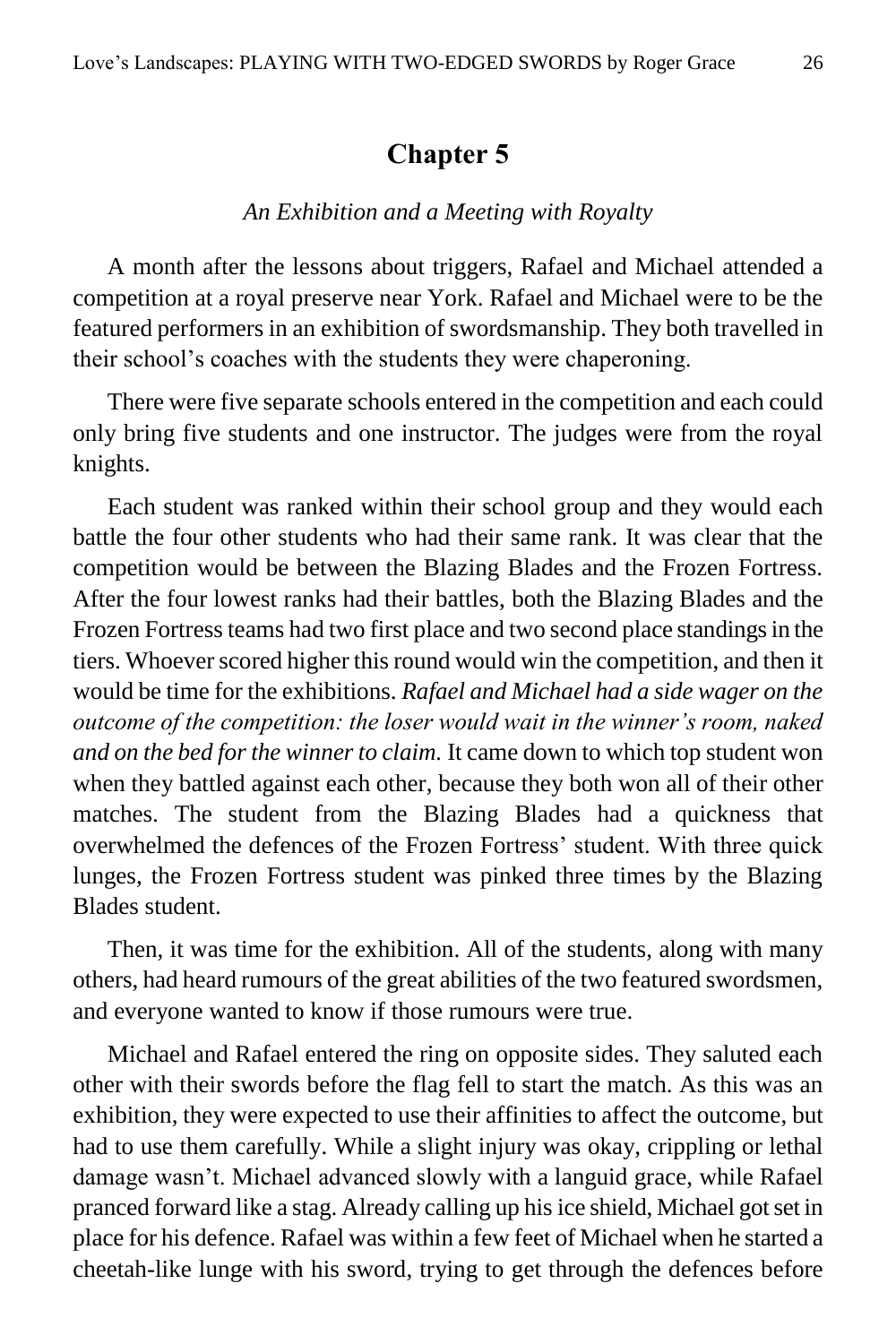they could be set up. The ice shield blocked the lunge even as it was melted by the now blazing blade. As the ice shield melted, Michael converted the water into a whirling shield which would deflect the sword thrusts away and quench the fire on Rafael's blade. Michael used his Earth Affinity to grab at Rafael's feet and hold him in place for just long enough to break Rafael's momentum. Not enough to cause him to trip, but just enough that it would affect his speed. Michael saw an opening and thrust hard at Rafael's sword arm, but a fire buckler sprang up to stop Michael's blade. There were a lot of excellent thrusts and feints in this exhibition, and then a slight miscalculation on Rafael's part caused him to overextend himself, and allowed Michael to use Rafael's forward momentum to carry him out of the ring.

When Rafael got back into the ring, he slid Michael an extra key to his room and said that he would be expecting him in two hours. Michael, upon exiting the ring, was slipped a note from a page. Walking to where he could place his sword down for safekeeping, he scanned the note and saw that Crown Prince Edward had requested Michael's presence at Michael's earliest convenience. He managed a quick wash up and change, then Michael hurried to the royal suites at the hotel. Edward greeted him and sent most of his servants off on errands, keeping just Ethan Jarvis and two of his bodyguards in the room.

"Thank you for coming, Michael. I want you to consider becoming a special trade attaché to the new King of France, Henry. I believe that you are related to him"

"Yes, we are cousins. His mother is my father's sister."

"We need to see if Henry will rescind the royal monopoly granted to the De Vries family for trade with British merchants. The De Vries are making a fortune and hardly paying enough for our merchants doing business in France to stay afloat. This means our revenues are down, so our markets are being stagnated. You are the only one with the rank and charm to convince Henry to do this. Please say you will help me."

"I will, my Prince." Michael said.

"Good. You can disguise it as a trip to visit your aunt."

"I will need a couple of weeks to get it arranged. What can I tell my family and friends?"

"We are afraid that you will only be able to tell them that you need to go but not why. We hope this will not inconvenience you or your loved ones."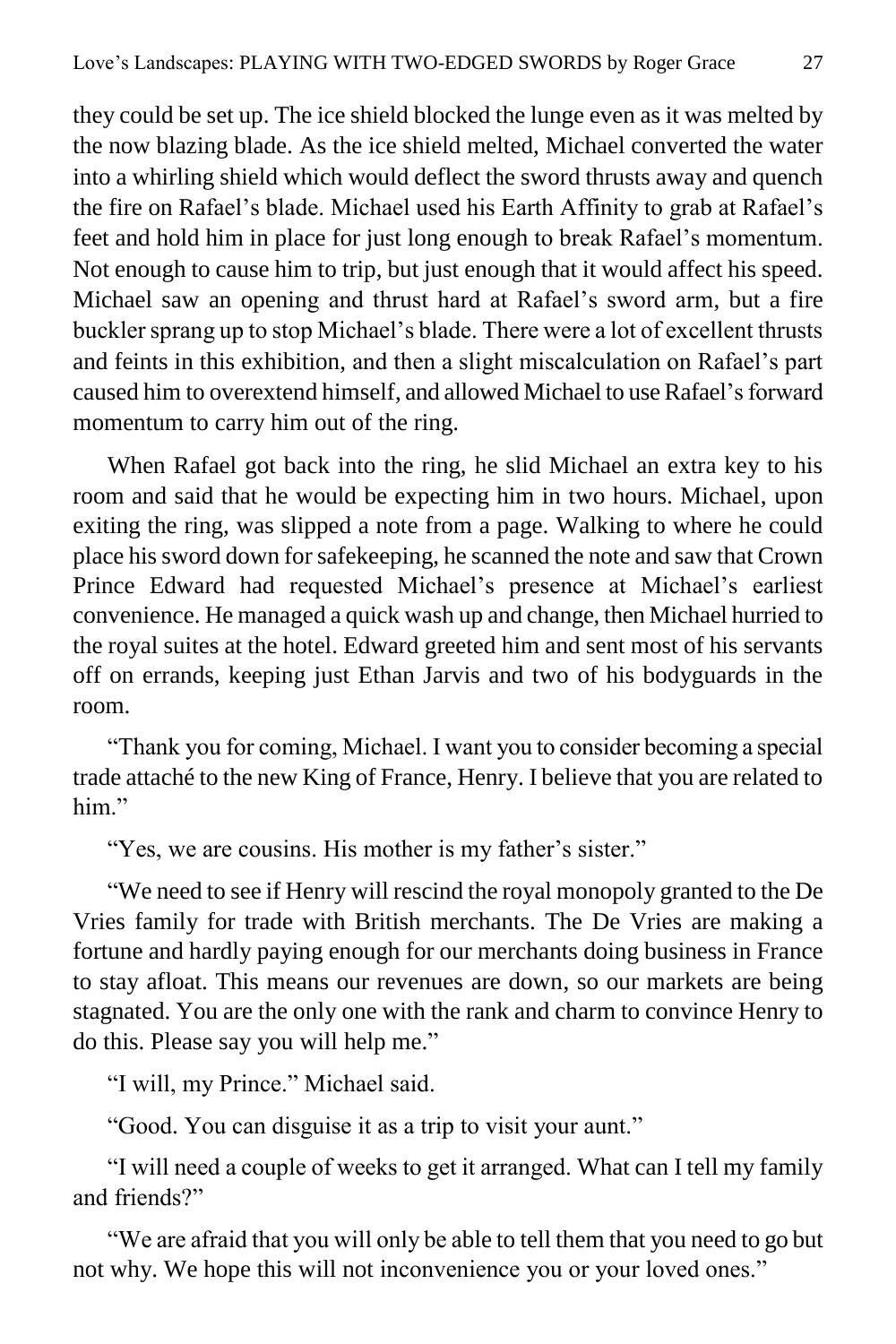"Very well, I need to leave soon to pay off a wager."

Michael hurried to Rafael's room to get ready for their chance to spend some secret time away from the pressures of society and be themselves, to let the obligations and requirements fall away, so that they could be lovers and not antagonists.

When Michael entered Rafael's room, he quickly stripped and staged himself on the bed for Rafael's viewing pleasure. He played with his cock to get it hard and ready for whatever Rafael wanted to do with or to it.

About ten minutes later, Rafael entered the room to see Michael naked in all his pale glory, waiting for him on the bed. Michael's cock was standing at attention, just begging to be devoured. Rafael didn't even bother removing his clothes. He just went to the bed, grabbed Michael's cock at the base and kissed then sucked the head in his hot, moist mouth. Michael moaned with pleasure at the feelings coursing through his body.

"Suck me harder, Rafe!" Michael commanded, even as he begged with his pale blue eyes darkening with arousal.

Pulling off Michael's penis, Rafael responded, "Mike, you know that as the winner of the bet I have control tonight. Just relax and let me take charge of this."

Rafael smiled and his eyes grew a deeper shade of hazel as he breathed over Michael's cock then swallowed it into his mouth.

"Oh God, yes!" Michael exclaimed, before he started to whimper and moan and lost the ability to speak.

Rafael sucked the entire dick into his mouth and throat. His head was bobbing up and down on the cock as he lifted up enough to let him breathe every few seconds. The throaty moans and whimpers incited him to make this last a while so he could give Michael the pleasure he deserved. Michael felt Rafael's tongue all over his cock. Lasting for about ten minutes, Michael started shooting into Rafael's mouth and throat. After Rafael swallowed all of the cum, he stripped and had Michael spread his legs so they could fuck facing each other.

Rafael got the lube and teased Michael's taint and lubed both Michael's hole and his own cock. Trying to get Michael ready for the rest of the night, Rafael slid a finger into Michael's hole and slowly stretched and opened the entrance until he could insert another finger. He kept stretching the opening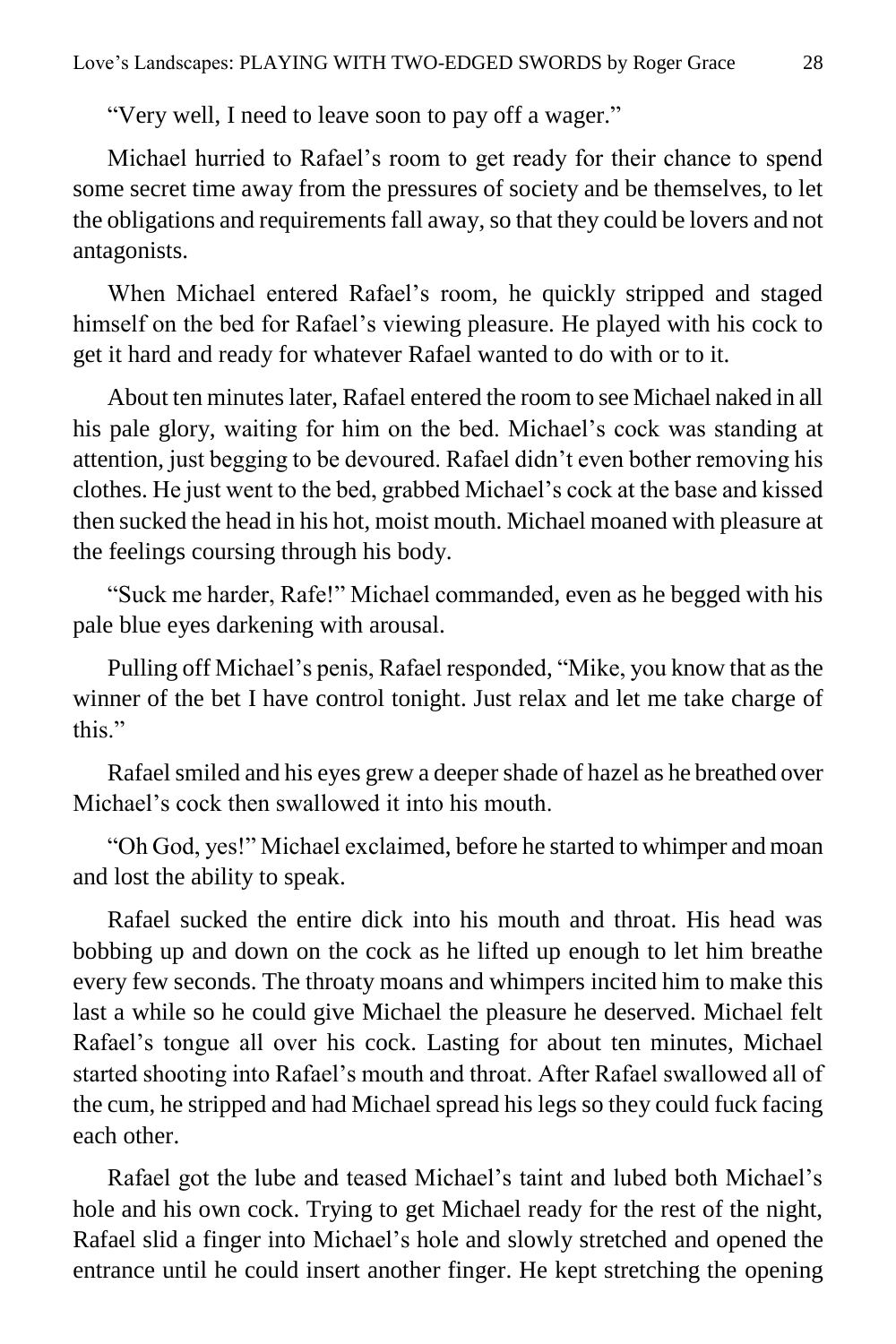until Michael could easily take three fingers in it. Michael moaned and pleaded for Rafael to fuck him. Soon Rafael's fingers left Michael's ass and his cock teased its way in until he found Michael's prostate and then started thrusting in and out faster and harder. The only sounds Michael could make were moans and yips of pleasure as Rafael made love to him and started kissing him in time to every thrust. "Love you, Mike," Rafael kept repeating, as his cock opened and explored Michael's ass. Soon enough, both men felt their balls tighten and tingle as they got ready to cum.

"On three, Mike. We will cum on the count of three!" Rafael demanded.

"Yes!" Michael moaned out.

"One," Rafael counted with a deep thrust into Michael. "Two," he continued, as he pulled out for just a bit. "Three!" he growled, as he plunged his cock all the way in and exploded his cum into Michael. Michael came at the same time. They fell onto each other, spent with passion. They slept together, and when they got up, Michael told Rafael about having to take a trip to France to visit family there.

\*\*\*\*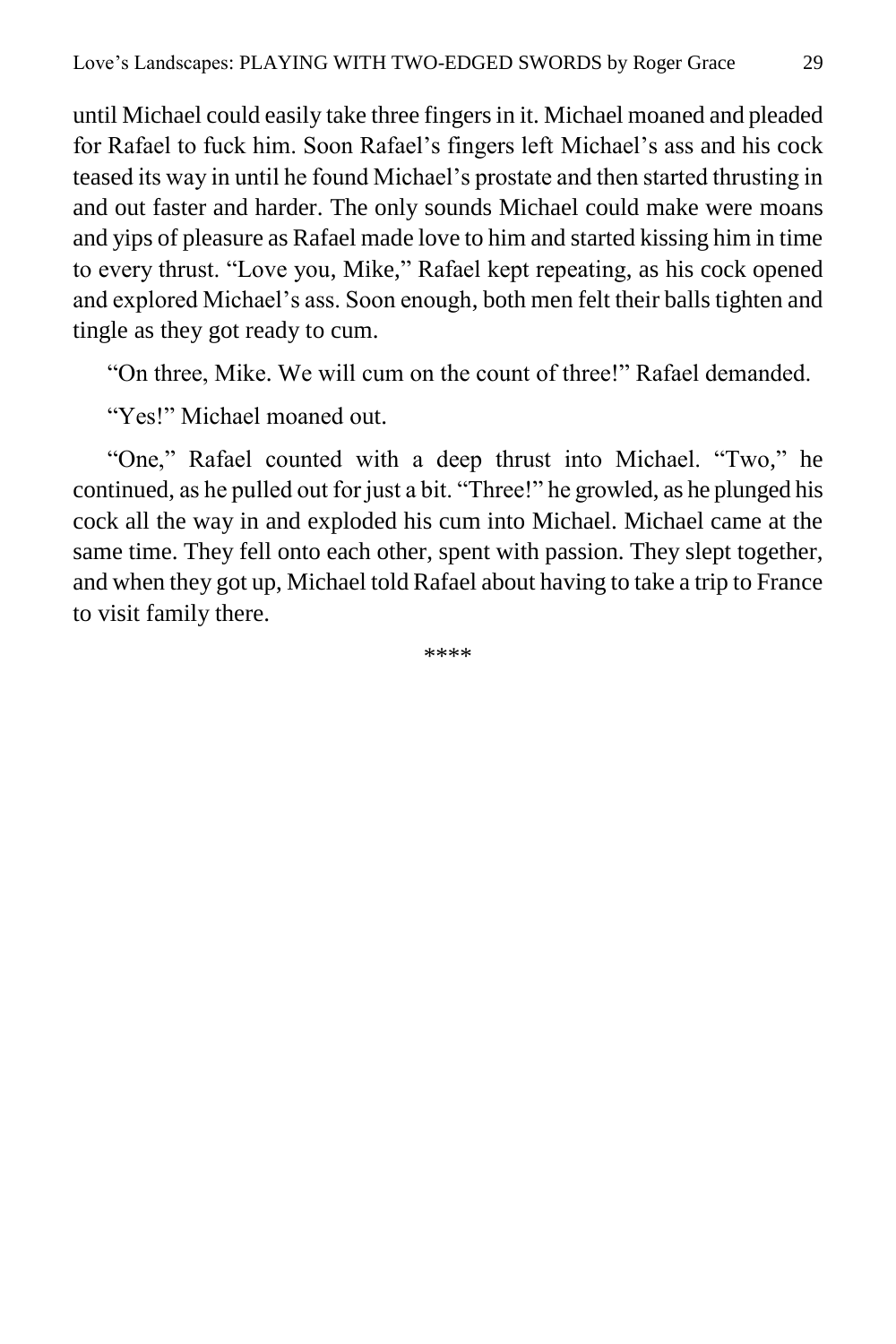## **Chapter 6**

#### *The Plots Advance*

<span id="page-29-0"></span>Rafael didn't say anything at first, just thought it over and brooded about what it could mean. He was afraid that Michael didn't want to be with him anymore, and this was his way to stage a way of trying to leave without actually leaving the relationship. Rafael let this state worry him until two days before Michael was to leave for his trip. They had arranged to meet to have a last encounter before Michael left for Paris.

"Michael, why are you going to Paris? Why now?" Rafael asked when Michael sat at the table of the private club they had booked.

"Rafael, I wish I could tell you more, but there are good reasons for this trip, and I am taking it on behest of another. Please do not think bad of me that I am constrained from telling you more than this."

"Mike, do you not trust me?"

"Rafe, if it was just me that would be affected by this, I would tell you. But there are others who could be harmed if I did not go, or if I let you know the reasons for the trip. Not that I think you cannot keep a secret, it is just that the more people I tell, the more chance there is for the wrong people to hear about it."

"You are just saying that so you can leave me and let time separate us," Rafael sulked.

"No, Rafe, I assure you I want us to be together, but I have to do this task on my own."

"You are leaving me because you cannot face what society will do to us. If you want to leave me, just do it – do not take this trip."

"I swear on my affinities that I do not want to leave, but I am the best person available to accomplish the task I need to do. And once it is accomplished, I will hurry back to you and tell everyone about us if that is what you want. I love you, Rafe, but I have to do this."

Rafael asked, "Are you running away from our problems by going to visit your aunt, Michael? How can you be so selfish?"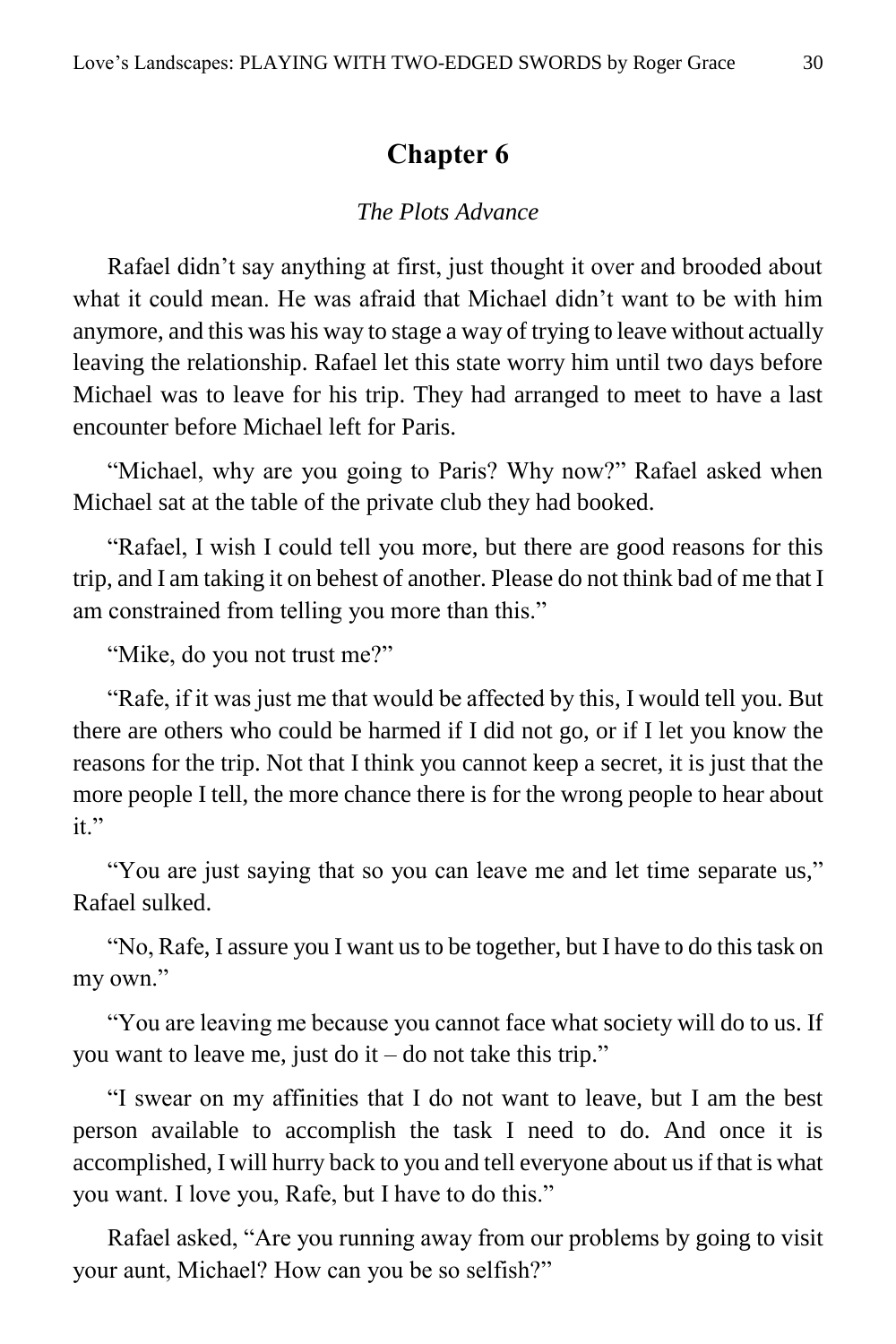"There is more to this trip than I can tell, but I am not running away. There is more at stake than I am free to tell."

"Fine," Rafael snarled, as he left the club. "Do what you have to, but do not expect me to be waiting for you."

Michael stared blankly at Rafael's disappearing figure and wondered how this happened.

Meanwhile, Ethan Jarvis finally got a chance to meet with Lucien De Vries and let Lucien know about what the Crown Prince had asked Michael to do.

"Tell me again what you heard, Ethan!" Lucien demanded.

"I said that Crown Prince Edward asked Michael to be a trade attaché to Henry to negotiate for the removal of your family's monopoly on British trade. It seems that Michael's aunt is the Queen Mother of France, and Michael will be using a family visit to disguise the fact that this is going to be a diplomatic trip."

"This is good. If I can prevent this, I will release you from half of your debt to me."

Ethan shuddered and felt dirty; knowing that what he just did harmed his country and probably would cost people their lives. He hurried back to the palace, and in his room, cried and agonized over it. Ethan felt trapped. He knew he should tell the Crown Prince what he did, but he was too afraid to confess.

Lucien used his other contacts to find out how Michael was travelling to France. When he found out that Michael would be using the dirigible to travel, Lucien arranged to get on that dirigible to set up a trigger spell that would go off when a person with a lower body temperature got to within six inches of the trigger point by the necessary. He already determined that Michael was going to be the only person with Ice Affinity on the dirigible. Lucien paid off his contact and let the man know that he was expected to remain silent.

Rafael tossed and turned this night and the next, agonizing at what he did, but not wanting to back down, his pride too great to appear to be in the wrong. *Why could I not just let him know what was bothering me and wait for him to return? How will I live if we are not together anymore? Too late I realized that I love him and that I would do whatever it took to be with him. Please let him come back safely so I can make up for it.*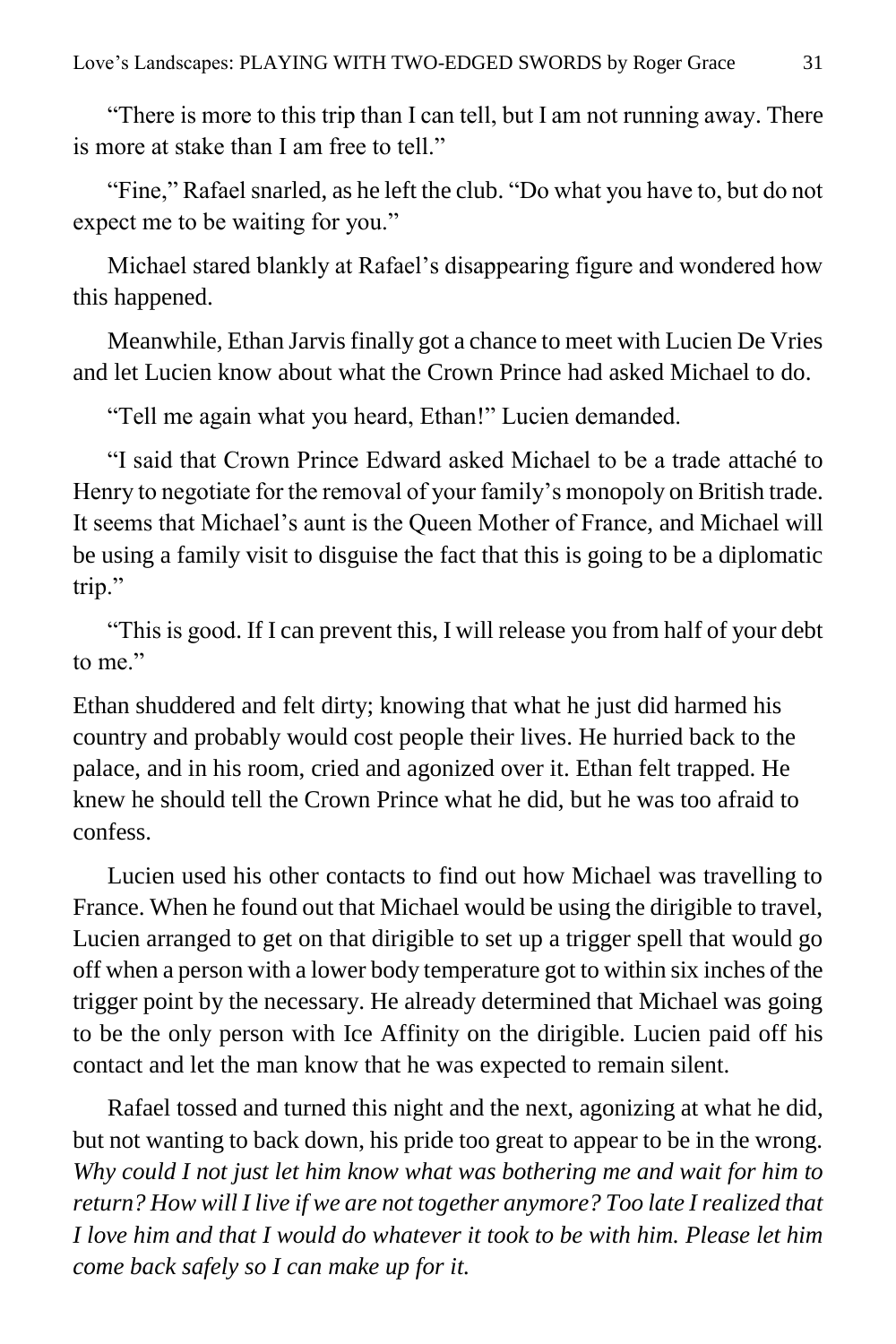His father realized something was bothering Rafael and tried to get Rafael to tell him what was wrong. Even though he appeared to the world to be made of ice and have no feelings, he loved his family dearly, and it pained him to see any one of his children suffering. All Richard could get from Rafael was that he made a mistake and wasn't sure if the person he wronged would forgive him.

\*\*\*\*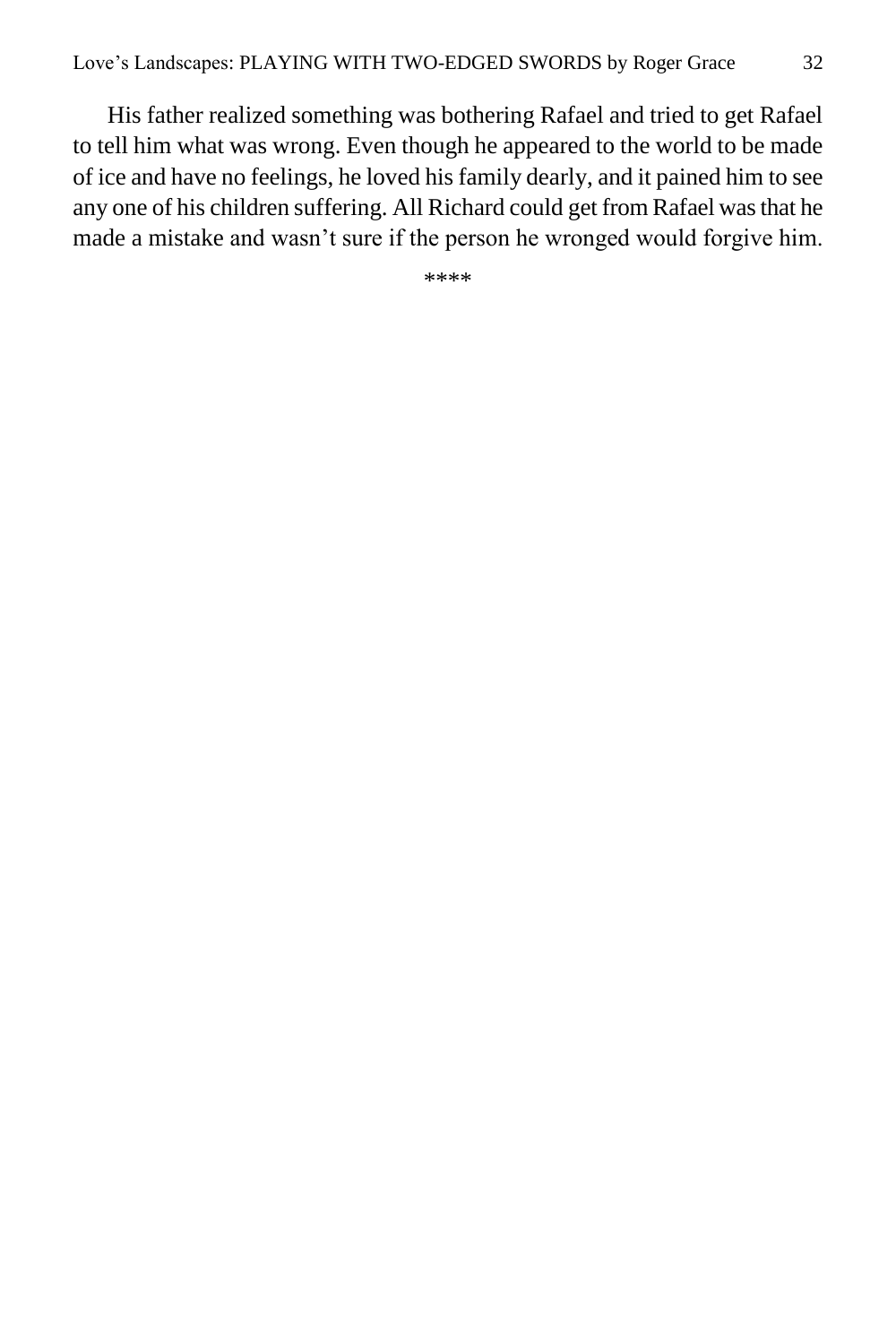#### **Chapter 7**

#### *An Explosion and Truths Revealed*

<span id="page-32-0"></span>Michael was waiting for the dirigible to start loading, his fingers tapping on the arm of the plushy, upholstered chair in the VIP lounge. He rechecked his diplomatic credentials and, putting them away, he remembered Crown Prince Edward using his persuasive talent to convince Michael to become the trade attaché to the new French King, Henri.

*'Michael, it has to be you. No one else has the rank, charm, connections, and knowledge to get this done. A bonus is that your aunt is the new King's mother, letting a family visit be a disguise for the diplomatic trip. We cannot let the De Vries monopoly strangle our trade anymore. Still, you will have to be careful. If the De Vries discover who you are before you can present yourself to the King, they will try to prevent you from reaching the King.'*

Michael heard the boarding call for the dirigible and, as a VIP, he was allowed to board before the other passengers who didn't have that status. Combing his fingers through his hair, he boarded quickly. He took his assigned seat close to the rear, where he could keep his eyes open and scan for trouble. He checked the porthole by his seat and noticed that a board was nailed over it. He looked around to find a place to sit, where he could gaze out and keep track of travel progress. It looked like the best place was close to the rear exit and the necessary. It had a good-sized window to look out into the sky.

Finally, the dirigible passengers were loaded and it could lift off. The cabin seemed to be about half full. He felt the lift as the air and fire mages worked together to heat the air to provide buoyancy without damaging the dirigible's fabric skin. Waiting for the blimp to start cruising after reaching a suitable altitude, Michael scanned the passengers to see if anyone looked out of place. He heard a whirr as the mechanics for forward propulsion kicked in. He knew from previous dirigible trips that just at the start of the trip were the greatest chance for the dirigible to move unsteadily as the crew made adjustments so that everything would proceed more efficiently.

Waiting for a while, as the dirigible lurched through the adjustments, Michael tried to figure out what was happening with Rafael's and his relationship. Lately, the antagonism they used to cloak their love seemed to get sharper and be more personal. Michael knew that he still needed and wanted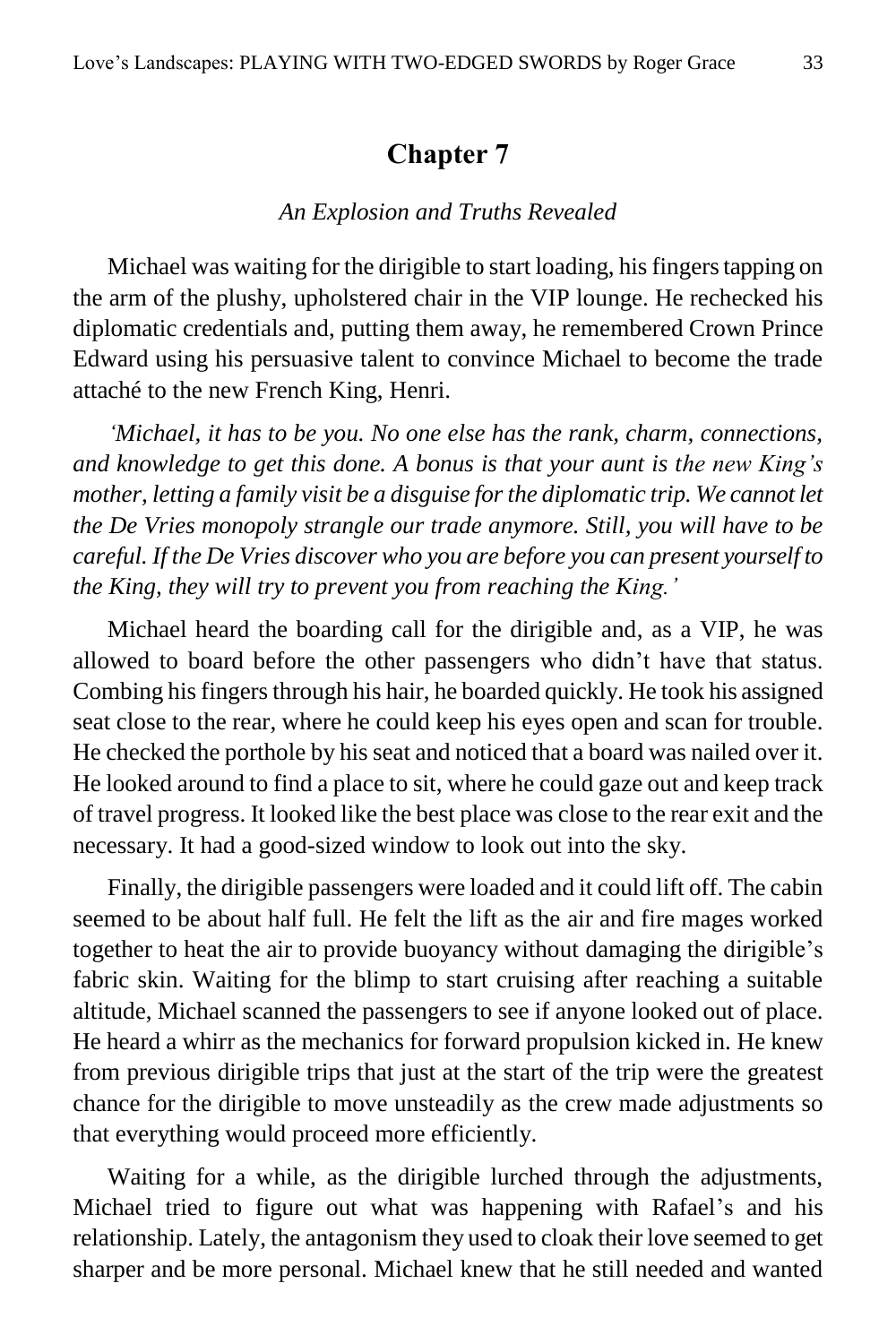Rafael, yet little things could set them off. He hoped that the time they were apart would make their hearts grow fonder.

Michael stopped reminiscing and moved towards the window so he could view out. As he neared the window, Michael felt a brief tingle of magic flaring up. Instinctively he tried to use ice and water magic to smother the fire he felt blooming by the exit. Unfortunately, the water and ice became steam which burned Michael's body, even as the flames caused by the magic were contained and smothered, leaving only minimal damage to the dirigible as the flight crew fought to bring it down safely.

The landing was rough, but not a crash. It landed on a field close to Dover. The air mages sent out an emergency call for help as there were some injuries sustained, Michael's being the worst.

There was only one water mage/medic on the crew, and his healing abilities were minimal—fine for minor scrapes and bruises and motion sickness, but next to useless with the burns that left Michael unconscious.

When the emergency calls went out, an official sent a message to Edmund Taylor-Cooper, Michael's father. Edmund was instructing Rafael at the time. Edmund blanched at what was sent to his mind by the air mage the official used. Rafael sensed something was wrong and asked what it was. Edmund said that the dirigible Michael was on had an accident near Dover, and Michael was unconscious and not responding to the treatment the onboard medic was providing.

Edmund cut the lesson short, saying he had to make arrangements to get there as fast as possible. Rafael knew that his father, as Michael's teacher, needed to know. So he asked permission to inform his father and said that he knew that his father would help in whatever way he could. Getting the permission, Rafael hurried to his father's estate.

Reaching it, he asked if Greaves could let his father know that Rafael needed to speak to him with great urgency. Waiting in the receiving room for Greaves' return, Rafael started pacing.

Rafael remembered his last words to Michael. *"Are you running away from our problems by going to visit your aunt, Michael? How can you be so selfish?" And Michael's reply was, "There is more to this trip than I can tell, but I am not running away. There is more at stake than I am free to tell."*

Greaves cleared his throat when he returned. "His Lordship will see you in the parlour. Master Robert is also there. Follow me."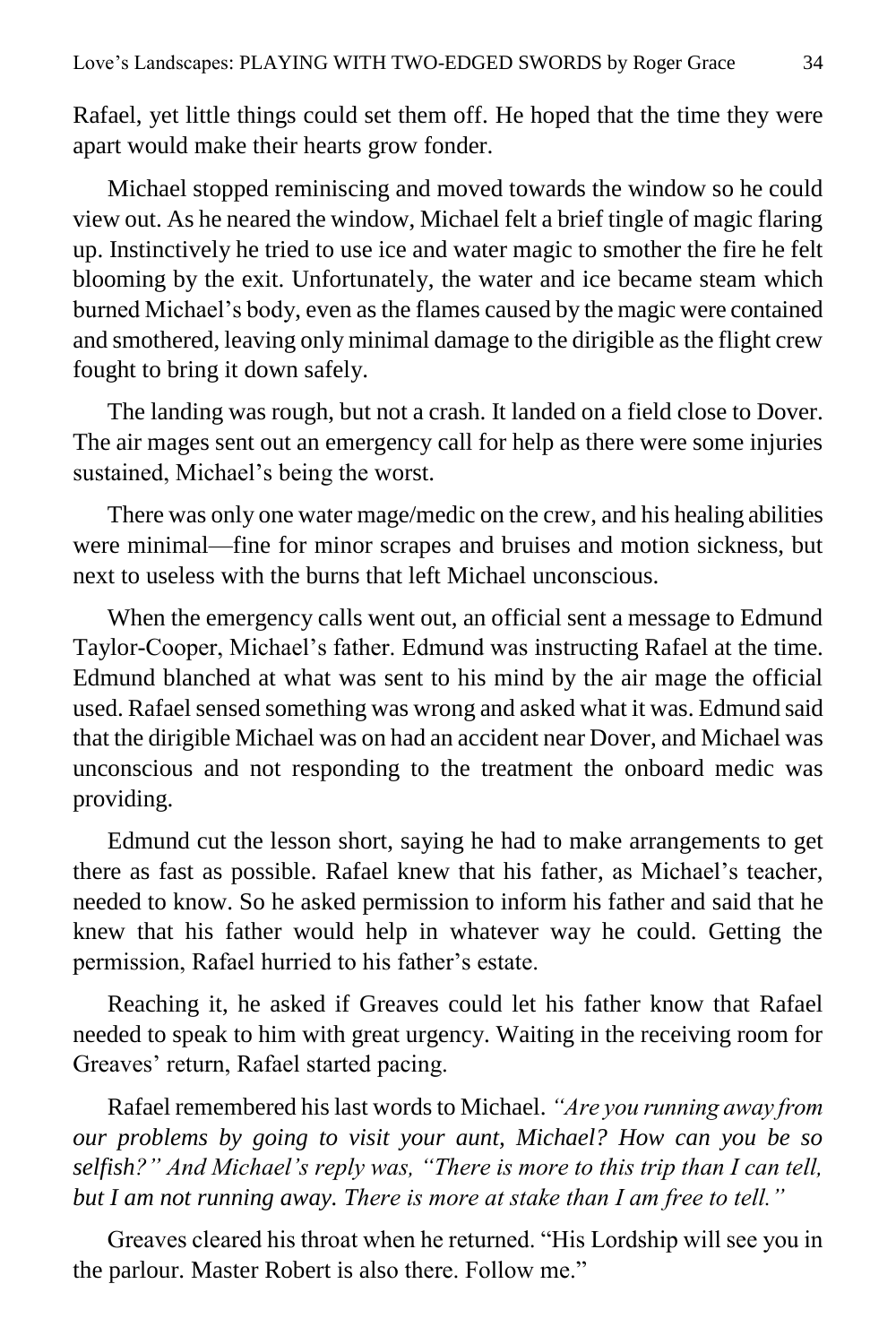Rafael rolled his eyes at the formality his father, the earl, required. Following Greaves, he hurried through the main hallway to the parlour. Greaves knocked on the parlour door and introduced Rafael with proper solemnity.

"What do you need, Rafael?" the earl enquired.

"I am informing you that your student, Michael Taylor-Cooper, was in an accident on his dirigible flight to Paris to visit his aunt. He is injured and not responding well to the treatment the onboard medic is providing. I do not know the extent of the injuries, but he is near Dover. I need to get their as soon as possible."

"Why? I thought you could not stand him."

"Robert, can you keep what is said here confidential? If not, I need to ask you to leave."

Robert responded, "How serious about this are you?"

"The repercussions, if this got out, would ruin Michael. I do not care what happens to me—I am able to make this decision but Michael is not."

"I give my oath that what you say here will not be told to anyone without your permission."

"Father, Robert—Michael and I have been lovers for the last three years, since that trip senior year where the blizzard stranded us. We have acted as enemies to cover up the relationship. If either of you feel the need to disown me for the shame I bring you, so be it. Michael is fighting for his life, and I could never live with myself if I was not there providing whatever comfort I can. I am suspending my part of the misdirection. I love you both, but I have to do this."

"Of course you do, Rafe," Robert replied. "I will stand by you, society be damned. I am not going to stop loving my baby brother because society cannot mind its own business and has to judge those who are different harshly."

The earl said, "Rafael, I do not think anyone ever told you about it because so few people know this, but in this one instance, your love and Fire Affinity can help Michael recover. Part of the problem with healing an ice mage is that their body has a natural body temperature lower than others, and a fair amount of healing energy is wasted bringing their body up to average temperature for humans. If you can use your power to gently raise his temperature, then more energy of both his and any treating medics can be used to cure his body. I was not going to mention this because of the anger you always seemed to have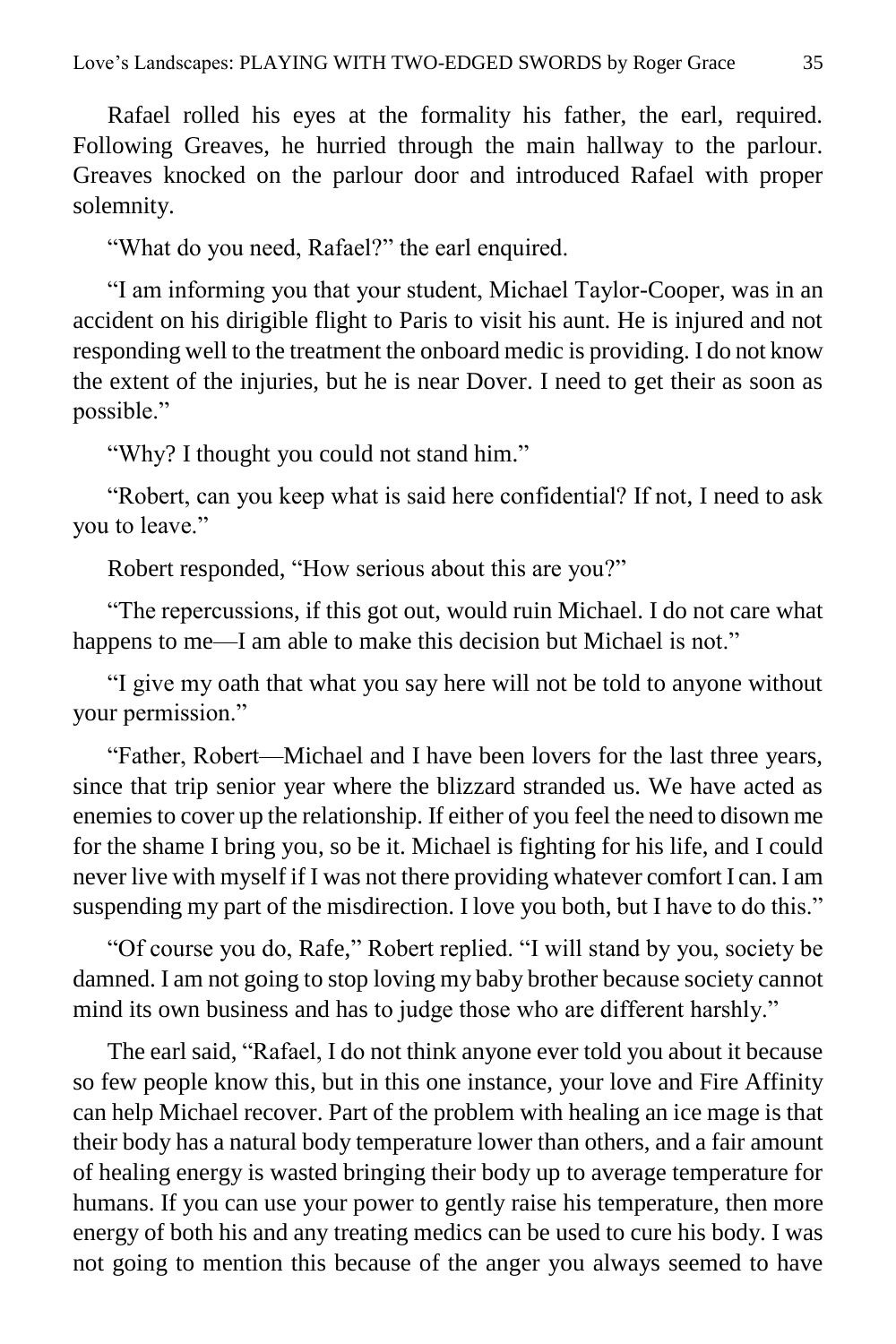towards Michael, and doing this is best achieved with someone who has a strong non-blood family connection. We will get you there as fast as possible. You will have to convince Edmund of your sincerity by yourself."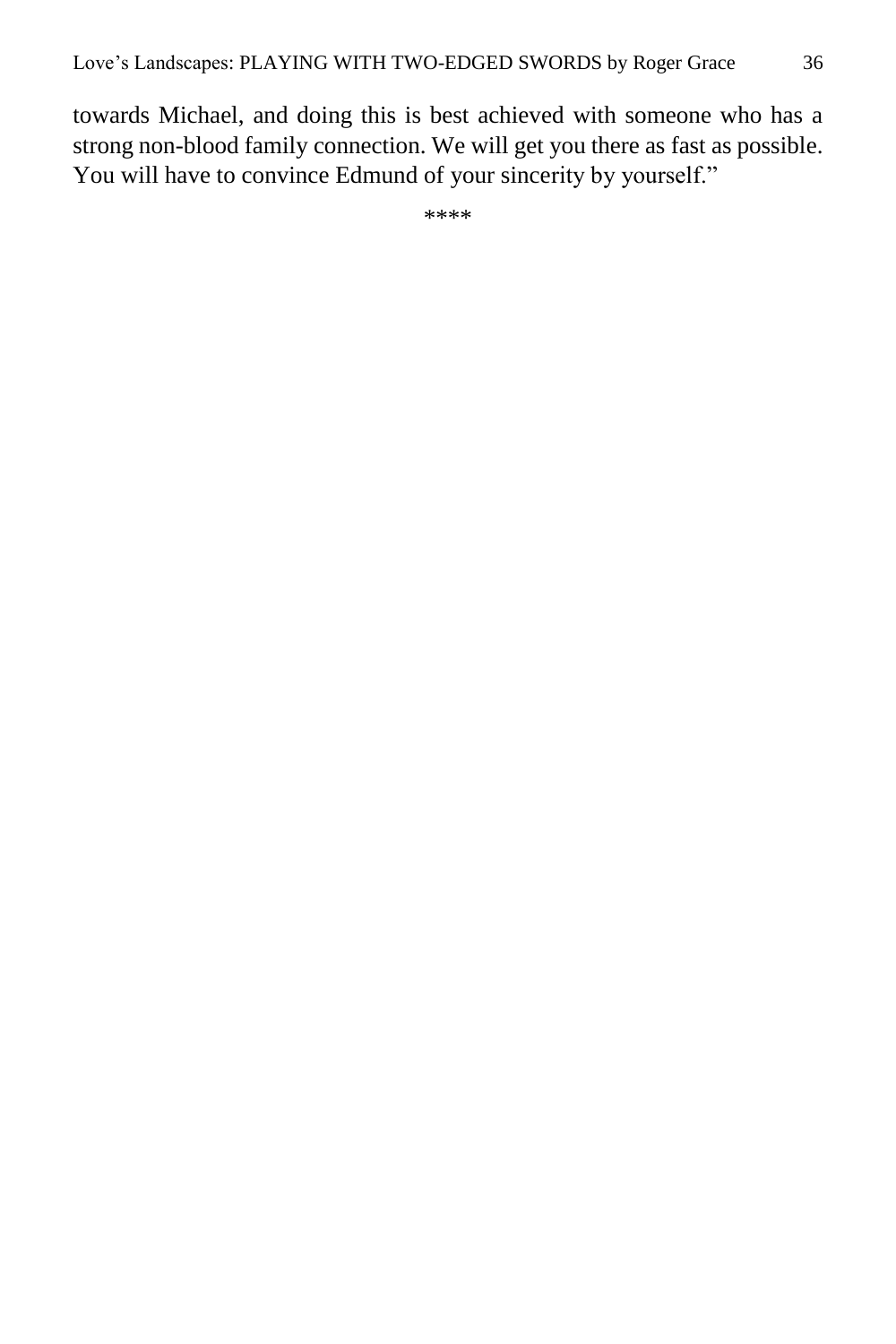### **Chapter 8**

#### *Healing and Investigation and Capture*

<span id="page-36-0"></span>Michael had been transferred to the Saint Arthur Hospital for Burns, as approximately two-thirds of his body was covered in them. Michael's energy was directed towards keeping his body temperature stabilized and fighting off infection. He came in and out of consciousness, until the doctors placed him on drugs to force him to sleep. Michael's family and Rafael had come down together. Rafael was able to speak privately with Michael's father, Edmund.

"Sir, I feel you should know that I have loved Michael for the last three years. I have learned that by using my love and my fire energy to keep Michael's body temperature at the correct level, the healing energy of Michael and his medics can be used to more effectively heal his injuries."

"And how does Michael feel about you, Rafael?" Edmund asked.

"Do I have your word that you will treat Michael no differently until he is fully recovered?"

"You do have my solemn word."

"We have been lovers since that senior trip to Ullswater Lake, and pretended to be antagonistic when in public to prevent society's condemnation. We did have a fight because I was feeling insecure about his trip. He hinted that there was some danger—that if a certain party found out the reason for the trip, that party would act to prevent it."

"Rafael, do you know anyone else who could have created a trigger based on body temperature? I am told that it was a triggered spell. I know of only three people living in this country who could have created it—the mentor who taught me, you and me. My mentor is invalid and cannot leave his home, and I know I did not set it. With the antagonism between you two, I briefly considered it might have been you, but I know even if you hated him you would not blow up a dirigible."

"You mean you did not write a letter telling me that I could teach Lucien more about triggers then he already knew?"

"What are you talking about?"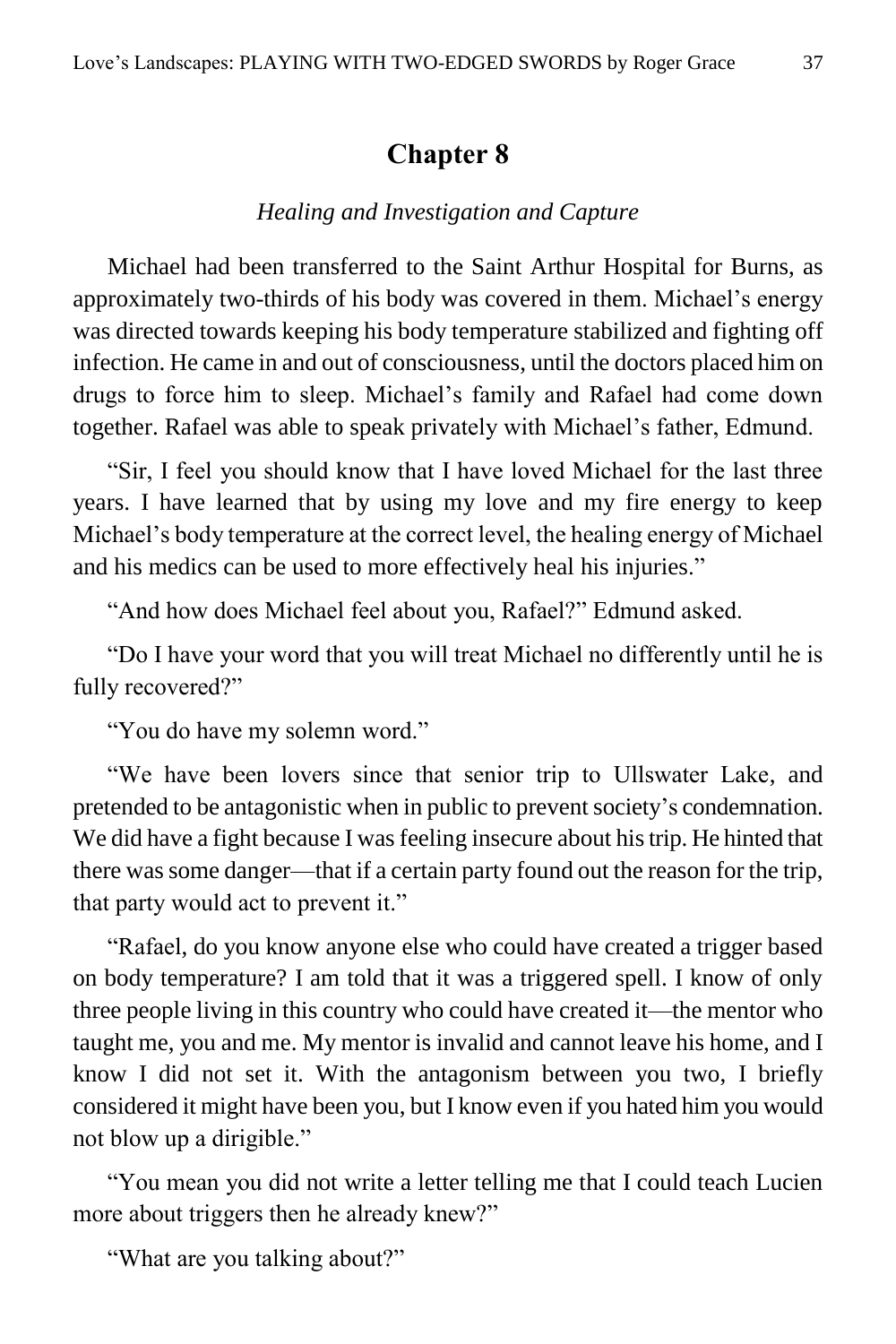"I was given a letter, from you, which was signed with your signature, saying I should teach Lucien whatever I could about triggers. I told him before that I would need permission from you to teach him more than he knew."

"Interesting, because the message I got from Crown Prince Edward stated that Michael was on a mission to see to the end of the De Vries monopoly on British trade. I would say we have a suspect," Edmund mused. "So we need to get you situated for helping Michael heal while I get the investigators on the right track."

After two days, Michael's body recovered enough to awaken. He was surprised to see Rafael in the room with him, holding his hands. He gasped out, "Rafe, what if someone sees us?"

"It is okay, Mike. Our families and the staff know and they support us. At least, they know I am in love with you. The only ones who know how you feel about me are our fathers and my oldest brother, Robert. If you want to pretend that you are still straight and want to hide what we are, I will understand and let you. But if our families support us, what society thinks is nothing to me. I will always be where you need me, and will do whatever and face whatever I have to."

"Rafe, the spell was triggered, set for me especially as the only ice mage on board. The reason I was going I still cannot reveal fully, but it was a diplomatic mission, and if the family it would most hurt found out, they would have done this to stop me no matter who else died."

"Shhh, your father knows the reason for the trip and is taking care that the investigators know who to look into. In fact, he is due here shortly to update me on the investigation."

With a knock, Edmund entered to see Michael awake, and he and Rafael were holding on to each other. "Michael, it is so good to see that you are awake and healing well. And that you are with Rafael. So should I set society abuzz with the news of your partnership?"

"You truly don't care that I love Rafael and that this would bring shame to the family?"

"Michael, as your brother-in-law-to-be, Robert said to Rafael and repeated to me, 'Society be damned if I am going to let anything interfere with me loving my baby brother."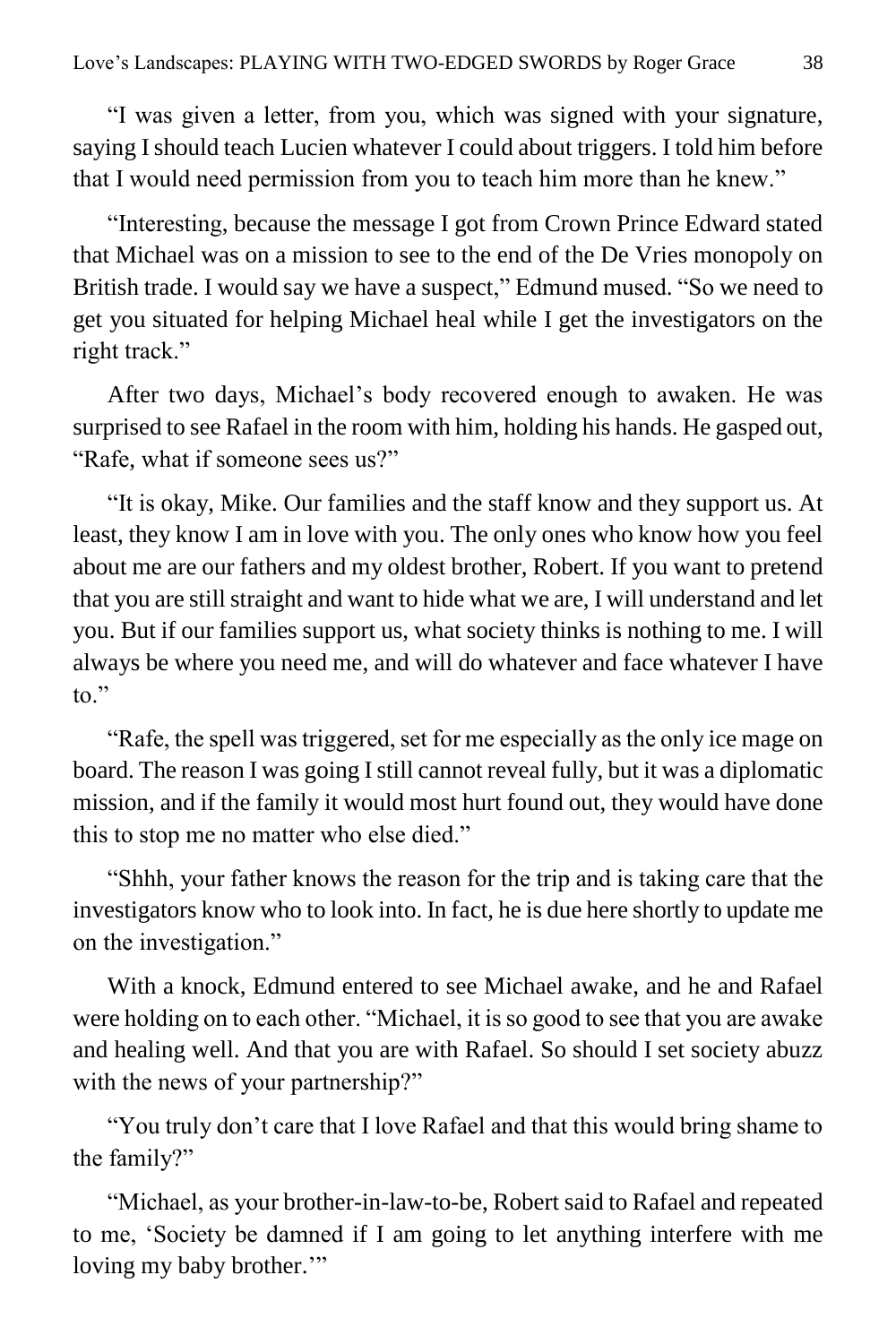"I love you, Rafe. We are in this together and society can damn us to hell for all I care. I nearly died, and all I could think about is being with you and that I nearly drove you away."

Edmund said, "I think this ended well. We captured Lucien, and he tried using his fire to get away before I stopped him and threatened him. He is being questioned under lock, key, and magical dampeners. They did not need me to direct the inquiry that way. As soon as Edward's valet heard about the dirigible explosion, he admitted to being blackmailed by De Vries and telling him that you were going on the trip and would be an attaché. According to Edward, after consultation with my sister, Genevieve, and Henry, the rest of the De Vries family has been confined and the monopoly was ended."

"If you can tell the rest of the family about Rafael and me, I would appreciate it. We will answer questions after I am feeling better."

\*\*\*\*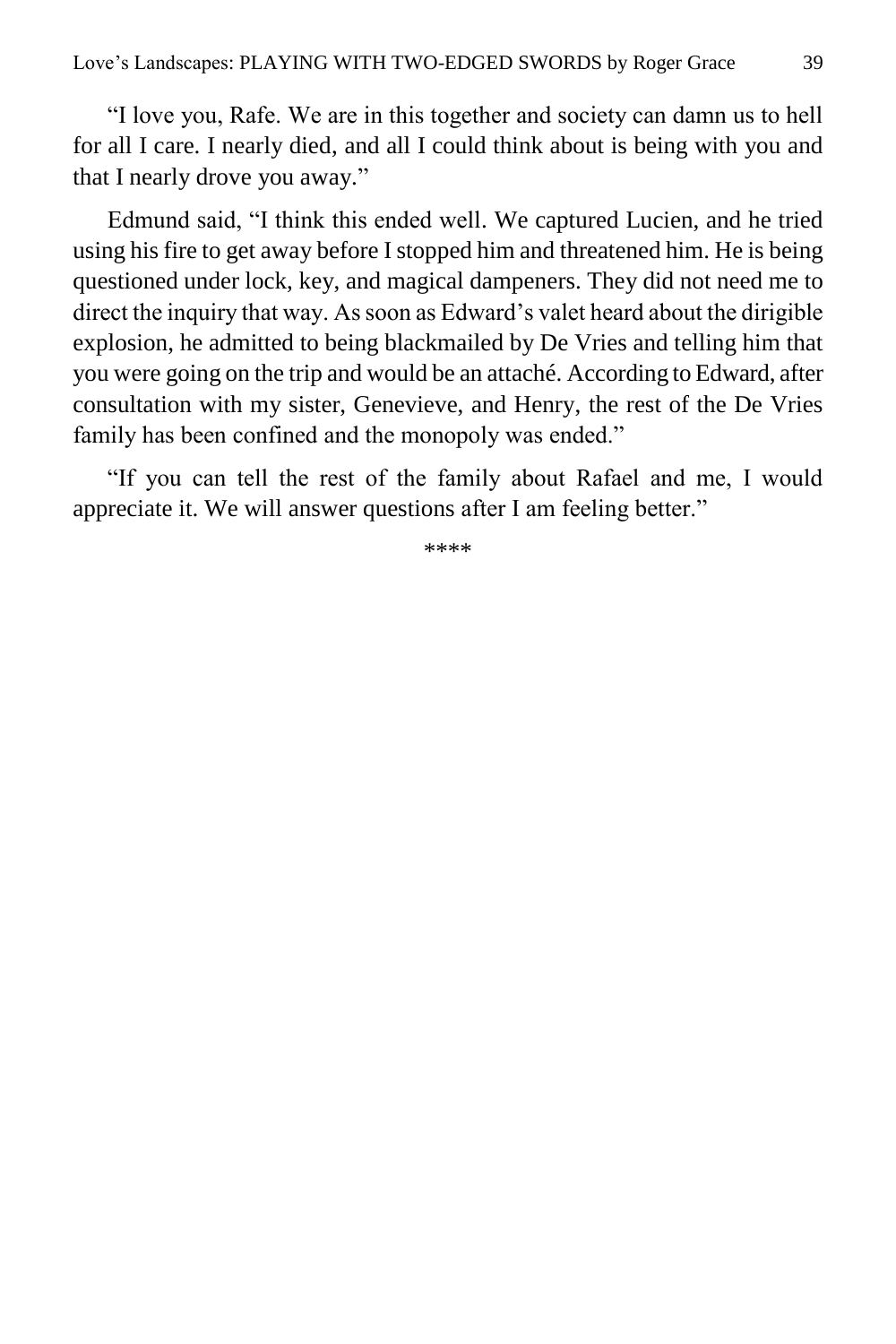# **Epilogue**

#### <span id="page-39-0"></span>*Two weeks later*

Michael finally was able to leave the Saint Arthur Hospital for Burns. With a suitable entourage of family and friends surrounding him and Rafael, they exited to the cheers of said entourage. The Crown Prince himself was there to commend Michael for his bravery in containing the damage of the dirigible explosion to the detriment of his wellbeing. He also shook hands with Rafael and commended Rafael for taking diligent care of a hero of the realm. The two earls made a joint announcement that they were pleased that their sons were in love with each other and committed to being together, and that Michael and Rafael had the full support and love of their families.

Edmund and Richard smiled even more as they met privately with Michael and Rafael with two pieces of news. First, that Michael and Rafael were going on a cruise on Richard's personal yacht, and second, they were gifted with property from Edmund's vast holdings where they could build a house and farm.

Rafael smiled at Michael as he said, "We played with the two-edged swords of love and hate and survived better than could be hoped for."

# **The End**